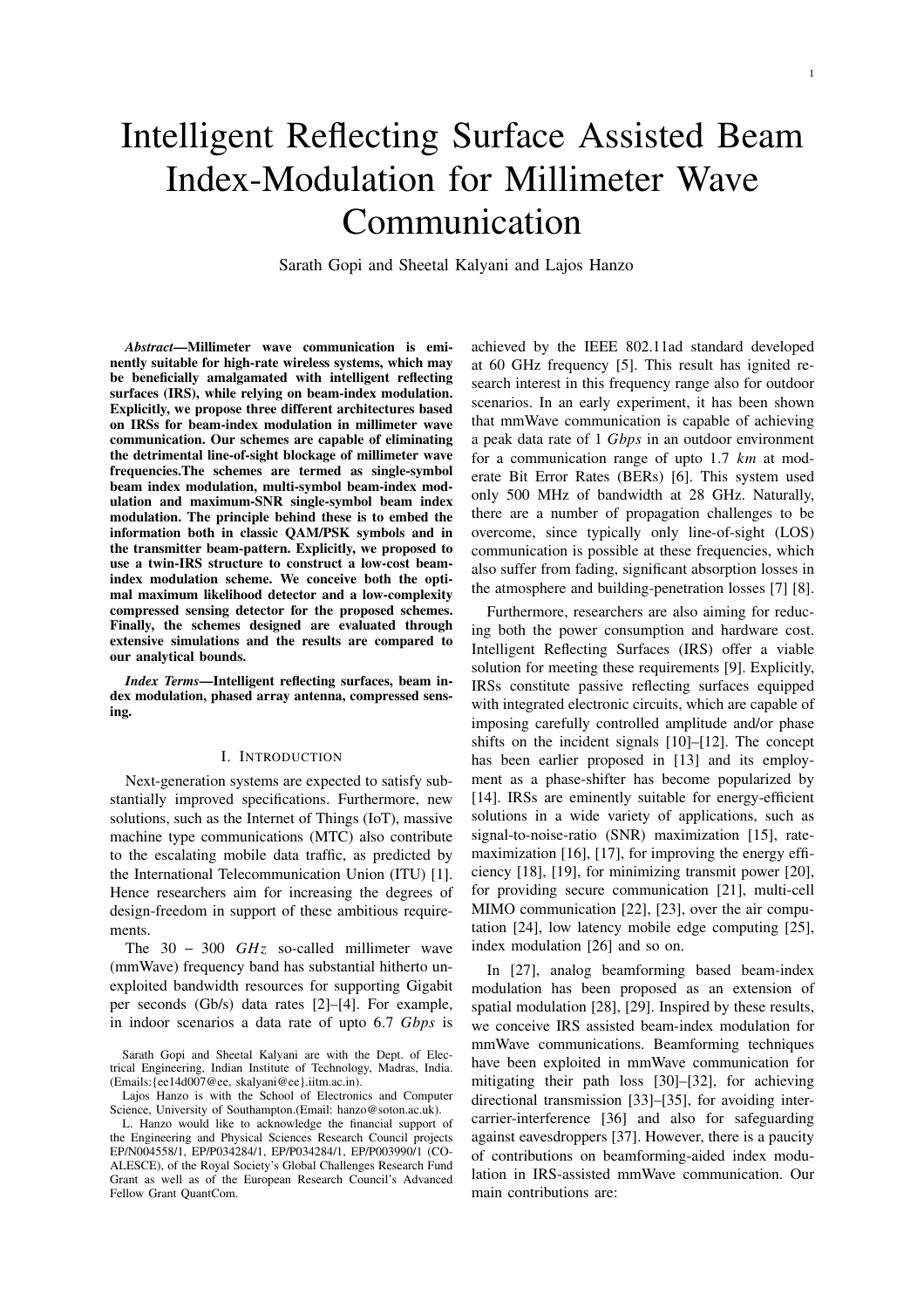|                             | Our Scheme | $[27]-2018$ | $[15]-2019$ | $[38] - 2020$ | $[26] - 2020$ | $[39] -2020$ | $[40] - 2020$ |
|-----------------------------|------------|-------------|-------------|---------------|---------------|--------------|---------------|
| Multi IRS assisted multihop |            |             |             |               |               |              |               |
| mmWave                      |            |             |             |               |               |              |               |
| non-LOS                     |            |             |             |               |               |              |               |
| Beam Index Modulation       |            |             |             |               |               |              |               |
| <b>SNR</b> Optimization     |            |             |             |               |               |              |               |
| Beamformer Gain             |            |             |             |               |               |              |               |
| Rician Channel Model        |            |             |             |               |               |              |               |
| BER analysis based on       |            |             |             |               |               |              |               |
| Non-Gaussian Approximation  |            |             |             |               |               |              |               |
| TABLE 1                     |            |             |             |               |               |              |               |

COMPARISON OF THE PROPOSED SCHEME WITH SIMILAR IDEAS.

- 1) We propose IRS assisted beam index modulation for mmWave communication. Beamforming solutions proposed for mmWave frequencies tend to rely on either analog beamforming [41], [42] or on hybrid techniques [6], [39], [43]–[48]. In [49] digital beamforming is proposed, which relies on complex hardware. As a remedy, IRS has been proposed for imposing phase shifts on the incident signal, which can be exploited for beamforming. As a further benefit, they are capable of circumventing the predominantly LOS nature of mmWave propagation. Hence, our proposed scheme has at least three appealing features: it supports non-LOS communication at mmWave frequencies at a low cost, whilst conveying extra information via beam-index modulation.
- 2) We propose three different architectures for IRS assisted beam-index modulation. The first is termed as single-symbol beam index modulation, where the information is carried both by classic QAM/PSK symbols and by the transmitter beampattern. This idea has also been extended for further improving the data rate in our Scheme 2, which is a multi-symbol beam-index modulation arrangement. In the third scheme, we provide an architecture for improving the SNR of the proposed beam-index modulation.
- 3) The optimal maximum likelihood (ML) detector is derived for the schemes conceived. Additionally, a low complexity compressed sensing assisted detector is also developed.
- 4) An upper bound of the average BER is obtained for the optimal ML detector. Finally, the proposed scheme is evaluated through extensive simulations and its performance is compared to the theoretically obtained bound.

In Table I, we provide a bold summary and contrast our new contributions to the seminal literature. The key contribution of our scheme is a unique twin-IRS architecture, in which one of the IRSs can be positioned farther away from the transmitter. IM on this IRS is activated wirelessly using the other IRS. This architecture benefits in terms of accomplishing non-LOS communication by two LOS paths, additionally achieving a substantial beamformer gain and hence an SNR gain. The rest of the paper is organized as follows. Section II details the proposed IRS assisted beam-index

modulation schemes. The implementation aspects and parameter design of the schemes are detailed in Section III, while our detectors are developed in Section IV. In Section V, the error analysis of the proposed scheme is provided. Our simulation results are given in Section VI and we conclude in Section VII.

Notations: Throughout the paper, unless otherwise specified, bold lower case and bold upper case letters are used to represent vectors and matrices, respectively.  $A^H$ , Tr{ $A$ } and  $\lambda_{min}(A)$  represents the hermitian, trace and minimum eigen value of  $\bf{A}$ , respectively.  $\|\cdot\|$  stands for  $L_2$ - norm. |a| and  $Re\{a\}$  is the absolute and real value of scalar *a*, respectively. **I** is the identity matrix of appropriate dimension.  $CN(\mu, C)$  represents the complex Gaussian distribution with mean vector  $\mu$  and covariance matrix **C**.  $\lfloor b \rfloor$  is the largest integer not greater than *<sup>b</sup>*. <sup>Γ</sup>(.) is the <sup>Γ</sup> -function, i.e.,  $Γ(z) = ∫<sub>0</sub><sup>∞</sup> x<sup>z-1</sup> e<sup>-x</sup> dx$  and for integer *z*, Γ(*z*) = (*z* − 1)! and  $\Gamma(a, b)$  is the Gamma distribution with *a* and *b* are shape and rate parameters, respectively.

# II. PROPOSED IRS ASSISTED BEAM-INDEX MODULATION SCHEMES

We propose three different IRS assisted beam-index modulation schemes. All these schemes are single input multiple output (SIMO) arrangements, containing a transmitter antenna (TA), two sets of IRSs and  $N_R$  receiver antennas (RAs). Each IRS has one or more reflecting surfaces (RS) and each RS has many elements. The first IRS, namely *IRS*1, can be directly accessed by the transmitter and it is used for selectively activating the elements in the second IRS, i.e. in *IRS*<sup>2</sup>. The block diagram of the proposed scheme is sketched in Fig. 1, which is further elaborated on using Fig. 2. The steps from  $(I)$  to  $(I)$  in the Fig. 2 is detailed below.

- 1) The incoming bit sequence is split into two groups. The first group is used for selecting the classic PSK/QAM symbols, while the second set is used for beam-index modulation.
- 2) The TA and *IRS*<sup>1</sup> are kept close to each other. They have both wired and wireless connections. Based on the first group of bits, an appropriate PSK/QAM symbol (*s*) is selected at the transmitter, which is transmitted wirelessly to each RS in *IRS*1.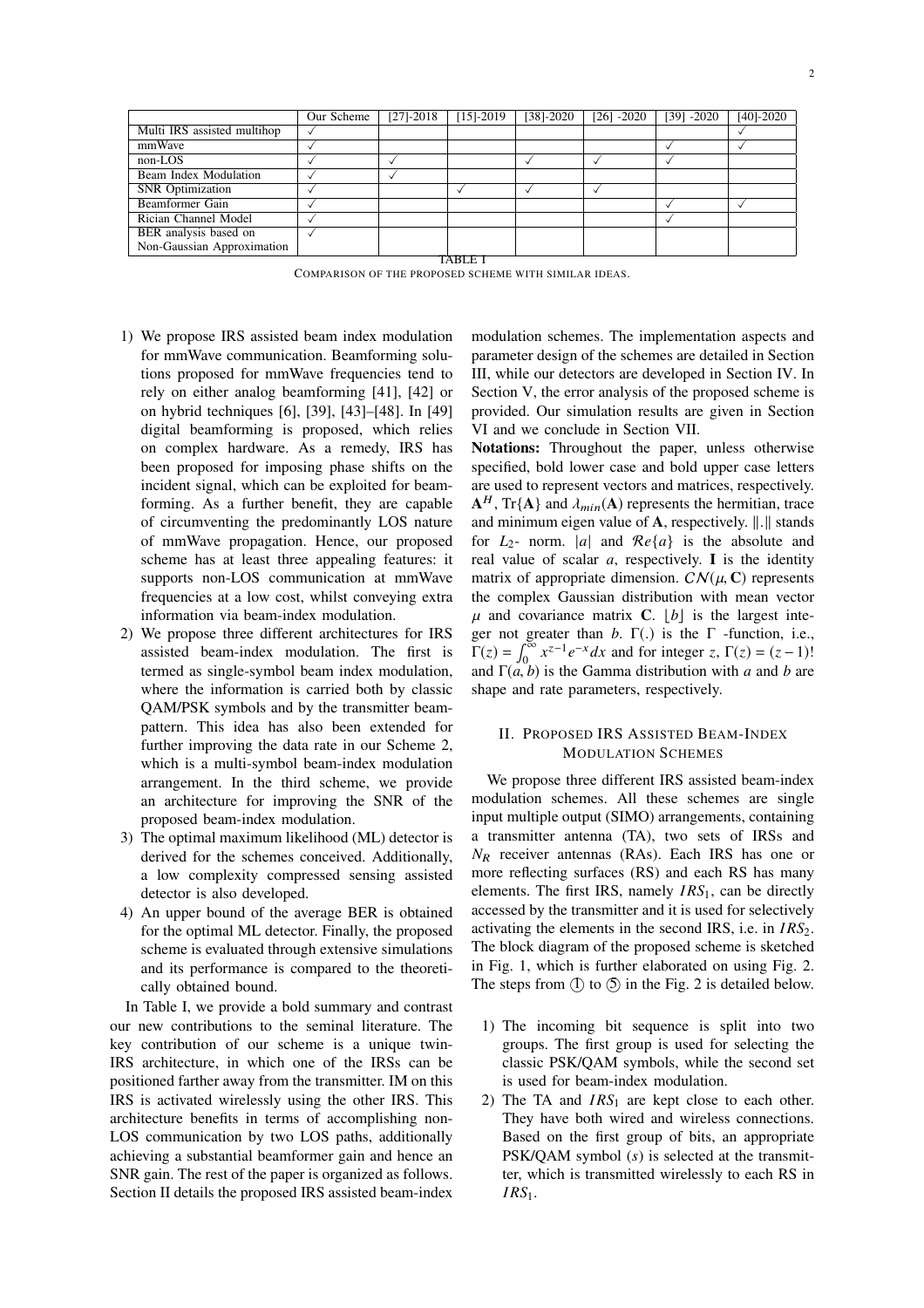

Fig. 1. Proposed IRS assisted beam-index modulation scheme. Solid and dotted lines indicate wired and wireless links, respectively.



Fig. 2. Architecture of single-symbol beam-index modulation.

- 3) The wired connection is used for mapping the second group of bits onto beam-index modulation. These bits are converted to the appropriate phase vector, which are then forwarded to the elements of the RSs in *IRS*1.
- 4) Based on the received phase vector, the elements in *IRS*<sup>1</sup> impose the required phase shift on the incident signal, which are then forwarded to *IRS*<sub>2</sub>. The phase is specifically adjusted for ensuring that only the desired elements in  $IRS_2$  receive the signal. This specific selection is determined based on the information bits reserved for beam-index modulation.
- 5) Each element of  $IRS<sub>2</sub>$  induce a constant phase to reflect the signal towards the RAs. This is captured by the RAs. The information detected at the RAs includes both the conventional PSK/QAM symbols and the specific element indices of *IRS*<sub>2</sub>, which reflect the symbols. This is done jointly by  $N_R$  RAs.

For detailing the schemes, we will make the following assumptions.

1) The channel between the TA and  $IRS<sub>1</sub>$  may be deemed to be a low-noise AWGN channel. A conventional horn antenna having a few centimetre length can be used as the TA, where  $IRS_1$  is positioned, say 4-5 m away from the TA [50]. Hence, the distance should satisfy the far field condition, albeit this is not actually necessary, since the position of the TA is perfectly known at *IRS*1, hence near-perfect delay compensation can be arranged for this location. The TA is designed in such a way that the signal is pointed exactly towards *IRS*1. Finally, *IRS*1, which is a passive device, introduces a phase shift and reflects the signal towards *IRS*<sub>2</sub>. Hence, the only source of noise, that can affect the signal is the one, which is added at *IRS*1, and this is negligible.

- 2) There is only LOS communication between *IRS*<sup>1</sup> and *IRS*2. Typically, a Rician channel model is used for modelling IRS-assisted communication systems [51]. However, for the proposed scheme the elements in  $IRS_1$  adjust the phase in such a way that it forms a directional beam and only the specifically selected elements of *IRS*<sub>2</sub> receive the signal. Moreover, *IRS*2, which is close to *IRS*1, is carefully positioned for ensuring that there is no blockage between *IRS*<sub>1</sub> and *IRS*<sub>2</sub>. Hence, the channel between  $IRS_1$  and  $IRS_2$  is assumed to be an AWGN channel.
- 3) Between *IRS*<sub>2</sub> and the receiver, we have a Rician channel model.

A beneficial application of the proposed architectures can be found in the Internet of Things(IoT), where the desired information has to be collected by sensors and delivered to either a distant server or to a user. The various applications include smart homes, industrial and environmental monitoring, building and home automation etc. Let us assume that the information collected from a home or an industrial cite should be communicated to a BS, from where the information can be communicated to the destination through the cellular network. In this case, the TA and *IRS*1, which only belong to the specific user, can be placed in the terrace of the home or at the industrial cite. The *IRS*<sub>2</sub> can be situated at the top of a tall building in the vicinity, which can be shared among many such users, who have orthogonal resources. The details of the schemes are given below.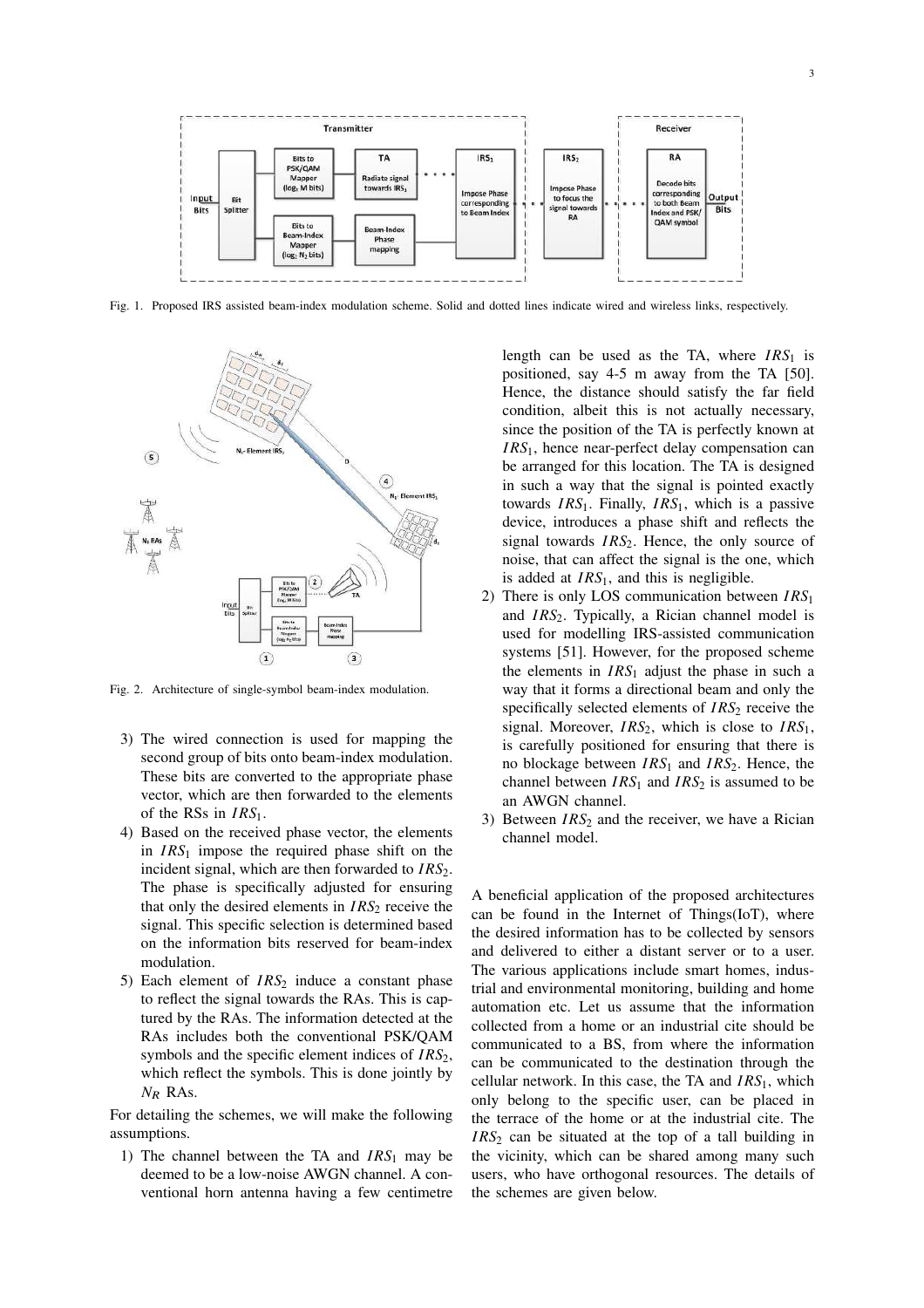## *A. Scheme 1: Single-Symbol Beam-Index Modulation*

This scheme is shown in Fig. 2. In this scheme, both the IRSs have only a single RS.  $IRS<sub>1</sub>$  is directly connected to the transmitter, whereas *IRS*<sup>2</sup> is kept at a distance, say *D*, from the first IRS. Let *IRS*<sub>1</sub> be a  $(N_{1H} \times N_{1W})$  element array, while *IRS*<sub>2</sub> be an  $(N_{2H} \times N_{2W})$  array and let  $N_1 = N_{1H} N_{1W}$  and  $N_2 = N_{2H} N_{2W}$  be the total number of elements in *IRS*<sub>1</sub> and *IRS*2, respectively. The TA sends the symbols to *IRS*1, where each element applies a specific phase shift to the incident wave so that only one of the elements in *IRS*<sup>2</sup> receives the signal. Hence, in this scheme the total number of bits per channel use (bpcu) is  $\log_2 M + |\log_2 N_2|$ , where the first term corresponds to the QAM/PSK symbols, while the second term corresponds to the selection of the element in *IRS*<sub>2</sub>. Finally, *IRS*<sub>2</sub> reflects the signal and it is received at the RAs.

Let *s* be the transmitted symbol. The symbol received at *IRS*<sub>1</sub> is  $s + w_1$ , where  $w_1 \sim \frac{CN(0, \sigma_1^2)}{2}$ . However, under Assumption 1, we have  $\sigma_1^2 \approx 0$  and the contribution  $w_1$  can be discarded. Therefore, the vector received at *IRS*<sup>2</sup> is:

$$
\mathbf{x}_2 = \mathbf{b}s + \mathbf{w}_2, \tag{1}
$$

where  $\mathbf{w}_2 \sim \mathcal{CN}(0, \sigma_2^2)$  under Assumption 2) and **b** is an  $N_2 \times 1$  vector. Ideally, **b** should have only a single non-zero entry corresponding to the index of the beam (or equivalently corresponding to the selected element in *IRS*<sub>2</sub>). However, this will not happen in practice, since a finite power will be dispersed on other directions also and this power distribution depends on the beampattern. The vector at the receiver can be written as:

$$
\mathbf{y} = \mathbf{H}\Theta \mathbf{x}_2 + \mathbf{w}_R
$$
  
=  $\mathbf{H}\Theta \mathbf{b}_S + \mathbf{w},$  (2)

where **H** is the  $N_R \times N_2$  channel matrix as defined under Assumption 3,  $\Theta$  is an  $(N_2 \times N_2)$  diagonal matrix of phase shifts given by the elements in  $IRS<sub>2</sub>$  and  $\mathbf{w}_R \sim \mathcal{CN}(0, \sigma_R^2)$ . Note that  $\mathbf{w} = \mathbf{H}\Theta \mathbf{w}_2 + \mathbf{w}_R$  is the additive noise component having a distribution of  $CN(0, \Sigma)$ , where  $\Sigma = \mathbf{H} \mathbf{H}^H \sigma_2^2 + \sigma_R^2 \mathbf{I}$ . Finally, the receiver has to detect both **b** and *s* from **y** to decode the transmitted bits. The detection schemes will be discussed in Section IV.

This scheme predominantly uses only a fraction of elements of the second reflecting surface, instead of exploiting all of them to improve the attainable beamformer gain. However, it should be noted that most of the transmitted energy is focussed on the intended elements, while the power impinging on all other elements is negligibly small, since beamforming is used in the first stage. Hence, with the aid of the proposed scheme, we will get the dual advantages of both a beneficial beamforming gain and the additional advantage of an increased data rate.



Fig. 3. Architecture of multi-symbol beam-index modulation. Contrast to Fig. 2, there are  $N_T$  RSs in  $IRS_1$  in this case.

# *B. Scheme 2: Multi-Symbol Beam-index Modulation*

In the second scheme, the first scheme is extended to multi-symbol communication. The architecture is shown in Fig. 3. In this case, there are  $N_T$  RSs in *IRS*<sup>1</sup> contrast to a single RS in Scheme 1. The modulator identifies  $N_T$  different phase-vectors depending on the bit sequence corresponding to the beam-index modulation and each vector is fed to different RSs in  $IRS<sub>1</sub>$ . Therefore,  $N<sub>T</sub>$  RSs focus the conventional QAM/PSK symbol onto  $N_T$  different elements of  $IRS_2$ . Hence, in this case, the total number of bpcu is  $\log_2 M + \log_2 \left( \frac{N_2}{N_T} \right)$ . Therefore, this scheme provides a higher data rate than scheme 1. The choice of the elements to be activated can be organized using a look up table method or the combinatoric approach [52], [53].

Mathematically, this scheme can be represented using Equations (1) and (2). However, the difference is that in this case, ideally there will be  $N_T$  non-zero entries in **b**.

# *C. Scheme 3: Maximum-SNR Single-Symbol Beam-Index Modulation*

Fig. 4 shows the architecture of this scheme. This is similar to Scheme 1, except that in this case each element of  $IRS_2$  is replaced by an RS having  $N_3$  elements. Hence, there will be a total of  $N_2N_3$  elements in  $IRS_2$ . Both the TA and  $IRS<sub>1</sub>$  function in the same way as in the case of single-symbol beam-index modulation. Hence, the signal received at *IRS*<sub>2</sub> can be written using (1). However, in contrast to the other two cases, here the elements in  $IRS<sub>2</sub>$  apply a phase shift to the incident signal. The phase shift in  $IRS<sub>2</sub>$  is adjusted in such a way that the SNR at the receiver is maximized.

Note that in (2) **H** and  $\Theta$  is an  $(N_R \times N_2N_3)$  and  $(N_2N_3 \times N_2N_3)$  matrix, respectively in this case. Fur-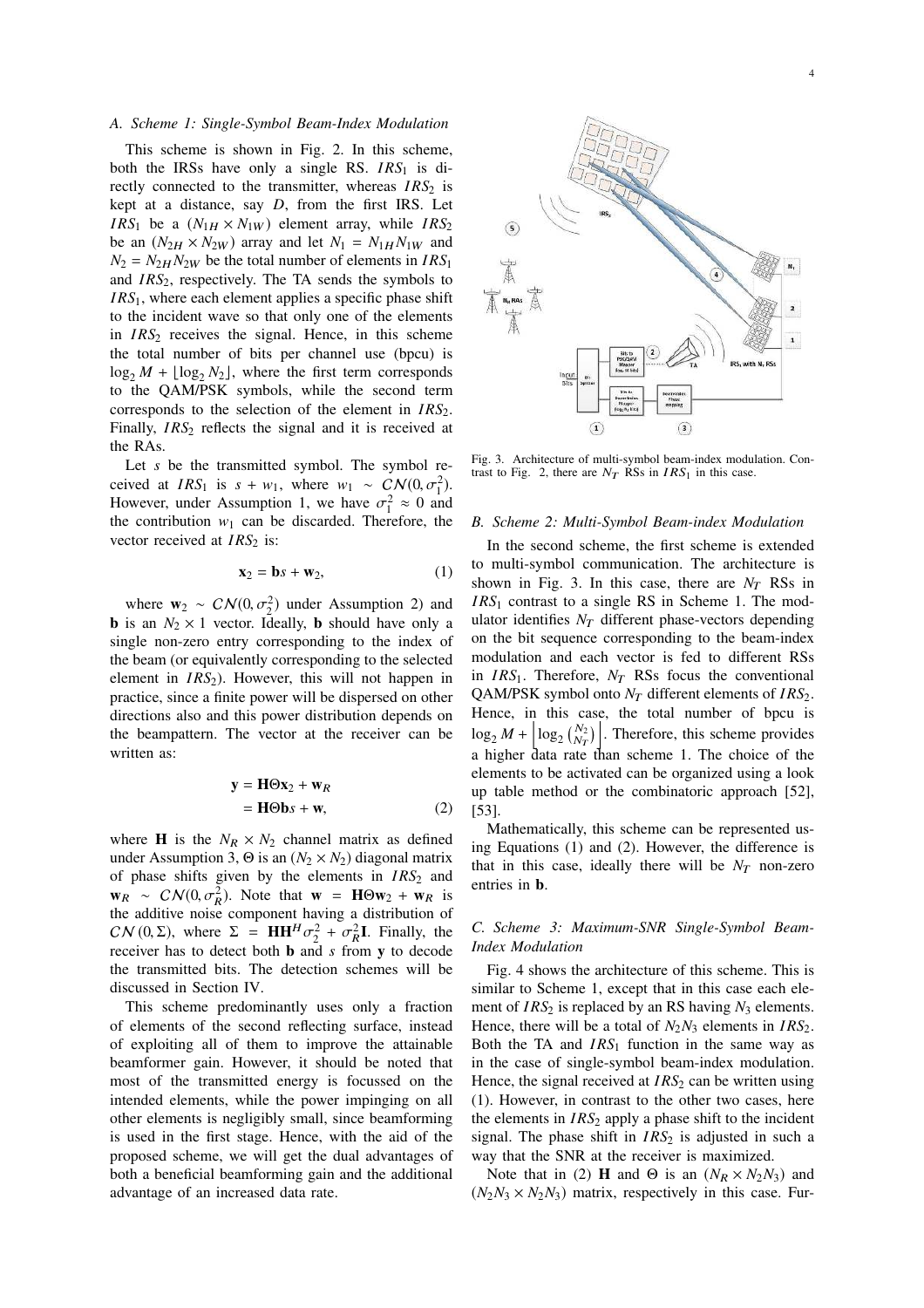

Fig. 4. Architecture of the Maximum-SNR Single-Symbol Beam-Index Modulation. Contrast to Fig. 2, there are  $N_3$  elements in each RS of  $IRS_2$ , which impose phase shift on the incident signal to maximize SNR at the RAs.

thermore, Θ is not a constant matrix, but depends on **H**. The overall SNR in this case is defined as:

$$
SNR = \frac{\|\mathbf{H}\Theta\mathbf{b}s\|^2}{\text{Var}(\|\mathbf{w}\|)},\tag{3}
$$

where the denominator is the variance of the norm of the vector **w**. The SNR can be maximized by maximizing the numerator of (3), since the denominator is independent of Θ, which is the maximization variable. Let  $\theta_{1:N_2N_3}$  represents the entries of the diagonal of  $\Theta$ . Hence, the SNR maximization can be written as:

$$
\max_{\theta_l} \|\mathbf{H} \Theta \mathbf{b} s\|^2 \ s.t. \ |\theta_l| = 1 \ , \forall \ l = 1, 2, ..., N_2 N_3. \tag{4}
$$

However, the above optimization problem has the following challenges. *IRS*<sub>2</sub> is a passive device and it may not be practical to solve a complex optimization problem there. Hence, the optimization should ideally be carried out at transmitter or receiver and the resultant information has to be communicated to *IRS*2. Therefore, if the optimization depends on the data to be transmitted (**b***s*), Θ has to be updated in every time slot, which is a substantial communication overhead. Hence, the optimization should preferably only depend on either an average value of **b***s* or indeed ideally should be independent of it. Accordingly, we will propose the following solutions for (4).

*1) Solution 1:* This solution is based on the assumption that an ideal beam pattern exists, i.e., all elements in the selected RS of *IRS*<sub>2</sub> receives the same power, while all other elements receive no power. Without loss of generality, let this constant be 1. Hence, the optimization function in (4) can be written as:

$$
\|\mathbf{H}\Theta \mathbf{b}s\|^2 = \|\mathbf{H}\Theta \mathbf{1}\|^2 = \|\mathbf{H}\theta\|^2, \tag{5}
$$

where 1 is a vector of 1s and  $\theta$  is a vector formed from the diagonal elements  $\theta_{1:N_2N_3}$  of  $\Theta$ . Hence, the maximization problem (4) becomes:

$$
\max_{\theta_l} \theta^H \mathbf{H}^H \mathbf{H} \theta
$$
  
s.t.  $|\theta_l| = 1$ ,  $\forall l = (\hat{I} - 1)N_3 + 1, ..., \hat{I}N_3$ , (6)

where  $\hat{I}$  is the specifically selected RS in  $IRS_2$ . Let  $\theta_l = e^{j\alpha_l}$ , since  $|\theta_l| = 1$ . Bearing this in mind and noting that  $H<sup>H</sup>H$  is a Hermitian matrix, (4) is reformulated as the following unconstrained optimization problem.

$$
\max_{\alpha_l} \sum_{i=(\hat{I}-1)N_3+1}^{IN_3} \sum_{j=(\hat{I}-1)N_3+1}^{IN_3} \mathcal{R}e \left\{ e^{j(\alpha_i-\alpha_j)} \left(\mathbf{H}^H \mathbf{H} \right)_{ij} \right\},\tag{7}
$$

where  $(\mathbf{H}^H \mathbf{H})_{ij}$  is the  $(i, j)^{th}$  element of  $\mathbf{H}^H \mathbf{H}$ . Since (7) is not a concave function, it can only be solved using some iterative technique for finding its local maximum.

*2) Solution 2:* This solution relies on the assumption that  $N_R \geq N_3$ , i.e. there are more number of RAs than the number of elements in the RS of *IRS*<sub>2</sub>. In order to develop the solution, let us state and prove Lemma 1.

**Lemma 1.** Let  $H_Q$  and  $\Theta_Q$  be the  $(N_R \times N_3)$  and  $(N_3 \times N_3)$  sub-matrices of **H** and Θ corresponding to the selected RS, respectively and let  $\mathbf{b}_O$  be the corresponding sub-vector of **b**. If  $N_R \geq N_3$ , with probability 1, the bound

$$
\|\mathbf{H}_{Q}\Theta_{Q}\mathbf{b}_{Q}s\|^{2} \geq \lambda_{min}\left(\Theta_{Q}^{H}\mathbf{H}_{Q}^{H}\mathbf{H}_{Q}\Theta_{Q}\right) \text{Tr}\left\{(\mathbf{b}_{Q}s)(\mathbf{b}_{Q}s)^{H}\right\}
$$
\n(8)

non-trivial, which equivalently leads to  $\lambda_{min} \left( \Theta_Q^H \mathbf{H}_Q^H \mathbf{H}_Q \Theta \right) > 0.$ 

*Proof.* See Appendix A for proof. □

Lemma 1 can be used for solving the optimization problem (4). The idea is to maximize the non-trivial lower bound instead of the actual function. Hence, the optimization problem (4) becomes:

$$
\max_{\theta_l} \lambda_{min} \left( \Theta_Q^H \mathbf{H}_Q^H \mathbf{H}_Q \Theta \right)
$$
  
s.t.  $|\theta_l| = 1$ ,  $\forall l = (\hat{I} - 1)N_3 + 1, ..., \hat{I}N_3$ . (9)

We know that  $\lambda_{min}(\mathbf{A}) = \min_{\|\mathbf{z}\|=1} \|\mathbf{A}\mathbf{z}\|$  [54, Eq. 7.5.4]. Therefore (9) can be rewritten as:

$$
\max_{\theta_l} \min_{\mathbf{z}} \|\Theta_{Q}^{H} \mathbf{H}_{Q}^{H} \Theta \mathbf{z}\|
$$
  
s.t.  $\|\mathbf{z}\| = 1$ ,  $|\theta_l| = 1$ ,  $\forall l = (\hat{I} - 1)N_3 + 1, ..., \hat{I}N_3$ , (10)

where (10) is a constrained non-linear minimax optimization problem. This can be solved directly [55], [56]. Alternatively, it can be converted into a non-linear maximization problem by introducing an additional variable and then solved using standard techniques.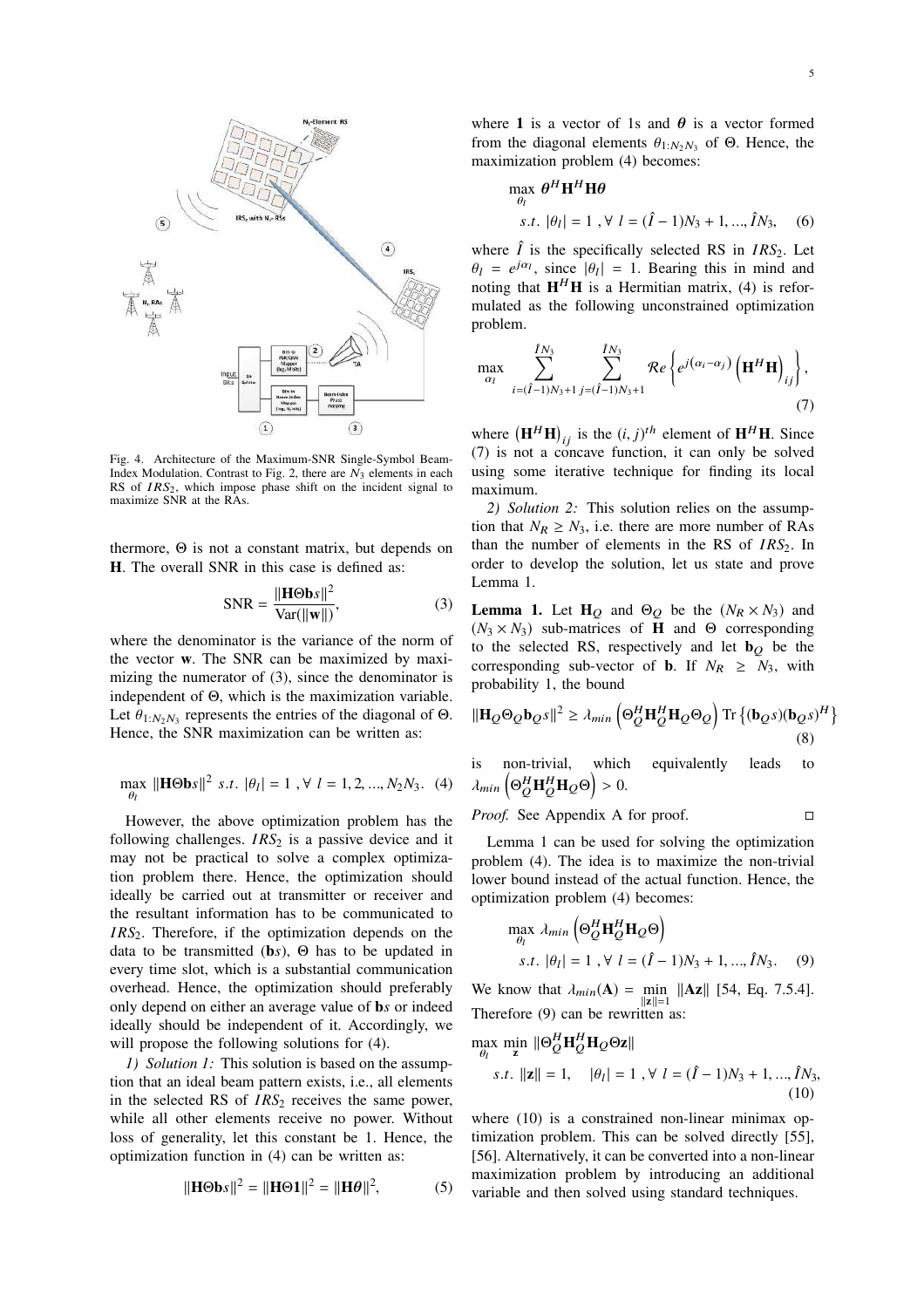It should be noted that in both solutions of the SNR maximization problem,  $\hat{I}$ , i.e. the selected data dependent RS of *IRS*<sub>2</sub> that has to be optimized, depends on the information bits. In order to avoid the dependence of optimization on the information bits, each RS is optimized separately whenever there is considerable change in the channel. The optimized phase information is passed to *IRS*<sub>2</sub>, which applies phase shifts to all elements instead of the selected RS. This scheme can be extended to the case of multisymbol beam-index modulation (Scheme 2), where there will be  $N_T$  RSs in  $IRS_1$ , which activate  $N_T$  RSs in *IRS*<sub>2</sub>. Finally, all the activated RSs in *IRS*<sub>2</sub> can apply a phase shifts for improving the SNR. Thus the scheme will have both an improved data rate and improved SNR. Practically, the optimal phase shifts have to be estimated at the receiver and then communicated to *IRS*<sub>2</sub> whenever there is significant change in the channel characteristics.

# III. IMPLEMENTATION OF BEAM-INDEX MODULATION

The principle behind the proposed beam-index modulation is the data-dependent activation of the elements in *IRS*<sub>2</sub>. This is achieved by appropriately choosing the phase shifts applied by the elements in *IRS*1. In order to estimate the phase shifts, it is assumed that there is only LOS communication between *IRS*<sup>1</sup> and *IRS*2. Therefore, the phase shifts only depend on the geometry of the pair of IRSs. The estimation of phase shifts is detailed below.

Let the centre of  $IRS_1$  be the origin co-ordinate (0, 0, 0) and **P** be the position vector of elements of *IRS*<sub>1</sub>. Let the  $n^{th}$  element of *IRS*<sub>2</sub> be activated by *IRS*<sub>1</sub> according to the input bit sequence and let  $(\phi_n^h, \phi_n^v)$ represents the azimuth and the elevation angle pair for this element with respect to the origin. Then, the phasevector to be given by the elements of  $IRS<sub>1</sub>$  to choose the *n*<sup>th</sup> beam is  $\psi = 2\pi f \tau$ , where  $\tau = \frac{P^H u_n}{c}$  with *c* and  $f$  being the speed of the light and the carrier frequency, and  $\mathbf{u}_n = (\sin \phi_n^h \cos \phi_n^v \cos \phi_n^h \cos \phi_n^v \sin \phi_n^v)$ . Finally, in the case of multi-bit beam-index modulation, these phase shifts have to be calculated for each of IRSs according to the input bit sequences.

Additionally, if the IRS elements can modify the amplitude of the incident signal along with the phase, one can modify the relative weighting of each element. Since IRSs constitute passive devices, amplification may be difficult to achieve and will not be a cost effective solution. However, attenuation can be readily applied to the incident signal [57]. The attenuation can be adjusted in such a way that it acts as a window function for the beamforming and the beam pattern can be accordingly modified. This will help in reducing the interference, which will be discussed in Section V. In Section III-A, the design of two IRSs is detailed.

# *A. Parameter Design*

The parameters to be designed are the number of elements and the corresponding inter-element spacing in  $IRS<sub>1</sub>$ , as well as in  $IRS<sub>2</sub>$  and the distance between two IRSs. Let  $\lambda$  be the wavelength corresponding the highest frequency of operation. We will fix the design parameters as follows [58].

- 1) *Inter-element spacing in*  $IRS_1$   $(d_1)$ : The elements in each RSs of  $IRS_1$  should be spaced at  $\frac{\lambda}{2}$ distances. For example, if the maximum operating frequency is  $f_{max} = 60$  *GHz*, then the spacing between the elements in  $IRS_1$  is  $d_1 = 2.5$  mm. Now, if  $IRS_1$  is a  $100 \times 100$  element system, then its dimension is going to be as compact as  $0.25 \times 0.25$  *m*. This spacing is important for avoiding grating lobes in the beams formed using *IRS*<sup>1</sup> [58, eq. 2.117].
- 2) *Distance between two IRSs (D):* The distance (*D*) between  $IRS_1$  and  $IRS_2$  should meet the far field condition of  $D > \frac{2L^2}{\lambda}$  $\frac{L^2}{\lambda}$ , where *L* is the length of the RS [59, pp. 32]. In the above example  $D > 25$  m. If this condition is met, it can be assumed that the wave front travelling from  $IRS_1$  to  $IRS_2$  is planar, so that the phase shifts can be computed as detailed in Section III.
- 3) *Inter element spacing in*  $IRS_2$  *(d<sub>2</sub>): The width of* each element in  $IRS_2$  ( $d_w$ ) should be less than  $D\theta_{BW}$ , where  $\theta_{BW}$  is the beam-width of *IRS*<sub>1</sub> and the separation  $d_2$  between elements in *IRS*<sup>2</sup> should be higher than this value. These conditions ensure that the intended element and *only the intended element* receives the signal reflected by *IRS*1. For a rectangular window, the approximate beam-width is  $\theta_{BW} \approx \frac{50\lambda}{L}$  [58, Eq. (2.100)]. In the example we have considered  $\theta_{BW} \approx 1^0$  corresponding to the minimum frequency. Therefore  $d_w$  < 48 *cm* and  $d_2$  > 48 *cm* for *D* = 25 *m*. Now, if  $N_{1H} = N_{1W} = 8$ , *IRS*<sub>2</sub> has an approximate dimension of 4  $m \times 4$  *m*.
- 4) *Number of elements in*  $IRS_1 (N_1)$ *: The number* of elements in *IRS*<sup>1</sup> determines the length *L* of the array and its beam-width  $\theta_{BW}$ , where these parameter decide the spacing between two IRSs and the inter-element spacing in *IRS*<sub>2</sub>. A larger value of  $N_1$  with accurate phase shifting and a larger value of  $d_2$  direct the beam to the desired direction, hence reducing the potential beam misalignment problem of our beam index modulation scheme.
- 5) *Number of elements in*  $IRS_2$  *(N<sub>2</sub>): This deter*mines the data rate of the system. A large value of *N*<sup>2</sup> gives a higher data rate. However, this will make the size of  $IRS_2$  large. Hence,  $N_2$ is restricted by the maximum affordable array dimension.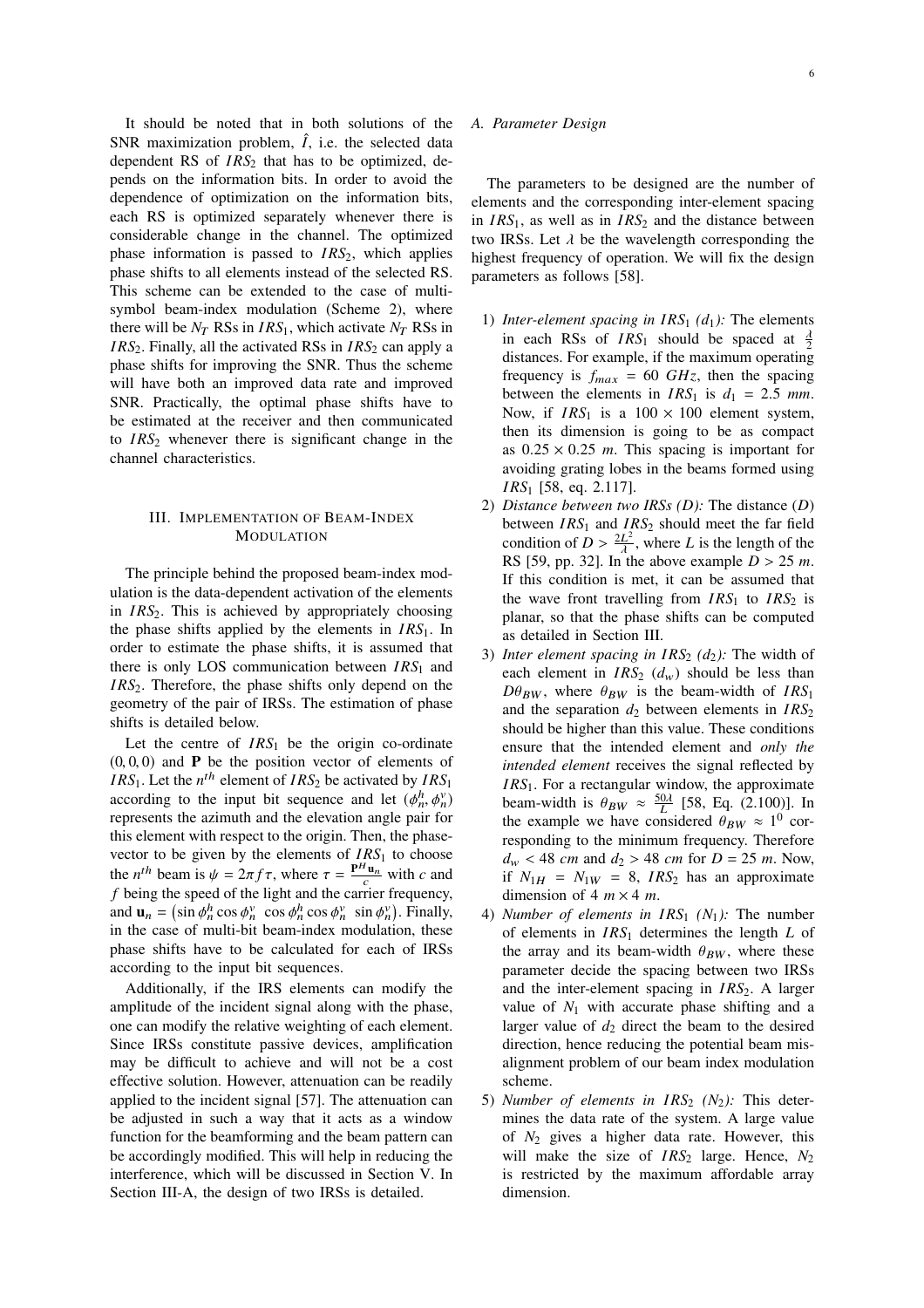### IV. DETECTOR

The detector has to recover the bits embedded both into the QAM/PSK symbol and the TA activation pattern in  $IRS_2$ . Explicitly, it has to detect *s* and **b** from **y** in (2). Let  $\mathbf{x} = \mathbf{b}$ *s* and  $\mathbf{A} = \mathbf{H}\Theta$ . Now, (2) can be written as:

$$
y = Ax + w.
$$
 (11)

It is assumed that **A** is known at the receiver.

#### *A. Optimal Detector*

We first derive the optimal ML detector for the single symbol cases, i.e. for Scheme 1 and Scheme 3. Then we extent it to the multi symbol case of Scheme  $\mathcal{L}$ 

*1) Single-Symbol Schemes:* Consider the vector **x** in (11). Ideally in single-symbol schemes only one of the entries in **x** should be a non-zero value, since only one element receives the symbol. However, this will not be the case in practice, since the beamformer will introduce a non-zero power also in directions other than the required one. Hence, practically more than one element of *IRS*<sub>2</sub> receives the symbol. However, the power in the undesired beam-indices is much lower than that in the intended index and these powers depend on the beampattern of *IRS*1. The data-dependent beam-index changes can be represented approximately by a beampattern rotation. Hence, (11) can be written as:

$$
y = A\Pi_p + w,\tag{12}
$$

where **p** represents the vector of powers in the various indices of  $\bf{x}$  and  $\Pi_{\bf{p}}$  represents a particular permutation of the power pattern. Therefore, in order to identify the beam-index, we have to identify the power pattern permutation <sup>Π</sup>**p**. Now, **<sup>y</sup>** ∼ CN (**A**Π**p**, <sup>Σ</sup>). Hence, the ML detector of this problem is formulated as:

$$
\min_{\Pi_{\mathbf{p}}} \left( \mathbf{y} - \mathbf{A} \Pi_{\mathbf{p}} \right)^{H} \Sigma^{-1} \left( \mathbf{y} - \mathbf{A} \Pi_{\mathbf{p}} \right)
$$
\n
$$
\implies \max_{\Pi_{\mathbf{p}}} \mathcal{R}e \left\{ \left( \mathbf{y} - \frac{1}{2} \mathbf{A} \Pi_{\mathbf{p}} \right)^{H} \Sigma^{-1} \mathbf{A} \Pi_{\mathbf{p}} \right\}. \tag{13}
$$

In general, the search problem (13) is NP-hard. However, in our case, there are only  $N_2M$  different patterns corresponding to *N*<sup>2</sup> different beam indices and *M* QAM/PSK symbols. Hence, a moderate-complexity search will give the optimal solution to (13).

*2) Multi-Symbol Scheme:* The ML detector (13) is also suitable for multi-symbol case. However, in this case, since there are  $N_T$  desired beam-indices at a time, which interact with each other and thereby produce a large number of possible combinations Π**p**. Explicitly,  $\binom{N_2}{N_T}$  *M* different patterns hypothesis must be tested for  $N_T$  RSs in *IRS*<sub>1</sub>. Hence the ML detector may no longer be a computationally attractable solution. Hence, in Section IV-B, we will be proposing a suboptimal compressed sensing (CS) aided detector, which can be used for any of the proposed schemes at a lower computational complexity.

#### *B. Suboptimal Compressed Sensing Detector*

The transmitted vector  $\bf{x}$  in (11) is sparse, when the number of active elements (i.e., elements that receive the symbol) is much less than the total number of elements in *IRS*<sub>2</sub>. Therefore, one can use an efficient sparse reconstruction algorithm [60], [61] for identifying the non-zero components in **x**, which can be used to estimate **b**. However, it should be noted that for the successful recovery of the sparse vector **x**, there should be a sufficient number of measurements. This can be either achieved by having a sufficient number of RAs  $(N_R)$  should be sufficiently large) or taking multiple measurements, which would naturally reduce the data rate. Finally, *s* is obtained from the estimated **b** as:

$$
\hat{s} = \min_{s \in \mathcal{M}} \|\mathbf{y} - \mathbf{b}s\|^2, \tag{14}
$$

where  $M$  is the constellation used.

# *C. Complexity*

The optimal ML detector has to compute (13) for all possible combinations, which requires approximately on the order of  $(N_R^3 + N_R N_2)$  multiplications. This has to be done for each possible symbol. For the multi-symbol case, there are  $\binom{N_2}{N_T}M$  possible symbols. Hence, the total computational complexity is approximately on the order of  $\binom{N_2}{N_T}M\binom{N_3}{R} + N_RN_2$ , which reduces to the order of  $N_2M(N_R^3 + N_RN_2)$  for single-symbol cases. On the other hand, if a greedy compressed sensing based suboptimal algorithm is used, the complexity will be reduced to the order of  $N_2N_RN_T$ , which is much lower than that of the optimal ML detector.

#### V. AVERAGE BIT ERROR RATE ANALYSIS

In this section, we will estimate an upper bound for the average bit error rate (BER) of the optimal ML detector of Section IV-A. Let Pr  $\left\{\Pi_{\mathbf{p}}^{i} \rightarrow \Pi_{\mathbf{p}}^{j}\right\}$  $\}$  represent the probability that the pattern  $\Pi_{\bf p}^i$  is identified as  $\Pi_{\bf p}^j$ and  $v_{i,j}$  represent the number of bits in error between the two permutations  $\Pi_{\mathbf{p}}^i$  and  $\Pi_{\mathbf{p}}^j$ . Then the average BER is formulated as:

$$
\widehat{\text{BER}} = \sum_{i=1}^{\Omega} \sum_{\substack{j=1 \ j \neq i}}^{\Omega} \frac{\nu_{i,j}}{n_b \Omega} \Pr\left\{ \Pi_{\mathbf{p}}^i \to \Pi_{\mathbf{p}}^j \right\},\qquad(15)
$$

where  $n_b$  is the total number of bits per channel use and  $\Omega$  is the total number of possible permutations. Equation (15) assumes that all permutations are equally likely. The probability of symbol error  $Pr\left\{\Pi_{\mathbf{p}}^{i} \to \Pi_{\mathbf{p}}^{i}\right\}$ o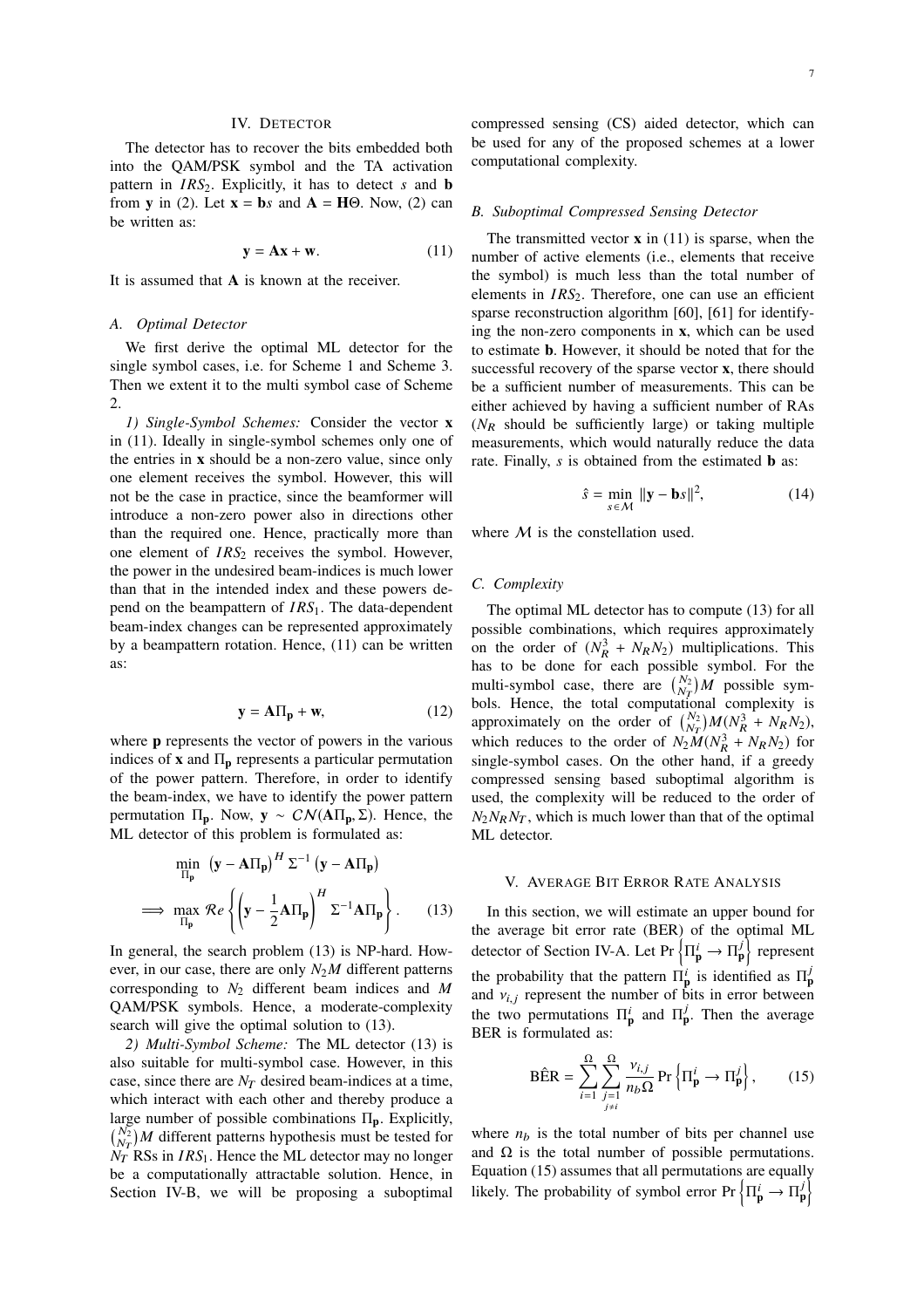in (15) can be found as follows. When  $\Pi_{\bf p}^i$  is transmitted, the detector identifies  $\Pi_{\bf p}^j$  as the transmitted symbol based on:

$$
\underset{k}{\arg\max} \ \mathcal{R}e\left\{ \left(\mathbf{y} - \frac{1}{2}\mathbf{A}\Pi_{\mathbf{p}}^{k}\right)^{H} \Sigma^{-1}\mathbf{A}\Pi_{\mathbf{p}}^{k}\right\} = j, \quad (16)
$$

where **y** is given in (12) in conjunction with  $\Pi_p$  =  $\Pi_{\mathbf{p}}^{i}$ . Let us define  $r_k = \mathcal{R}e$  $\mathbf{y} - \frac{1}{2}\mathbf{A}\Pi_{\mathbf{p}}^{k}$  $\Big)^H$  Σ $^{-1}$ ΑΠ $_p^k$  $\overline{1}$ . Hence, we have

$$
\Pr\left\{\Pi_{\mathbf{p}}^i \to \Pi_{\mathbf{p}}^j\right\} = \Pr\left\{\bigcap_{k \neq j} r_j > r_k\right\}.
$$
 (17)

The computation of the probability of intersection of the event in (17) is very difficult. Hence, it is bounded using Fretchet's inequality [62] as follows:

$$
\Pr\left\{\bigcap_{k\neq j} r_j > r_k\right\} \le \min_k \ \Pr\left\{r_j > r_k\right\}.\tag{18}
$$

In order to estimate the bound, the probabilities of  $Pr\{r_j > r_k\}$  have to be calculated for each  $k \neq j$ . Theorem 1 stated below gives an expression of the probability  $Pr\{r_j > r_k\}.$ 

Theorem 1. Let us assume the Rician channel model with  $\mathbb{E}\{\mathbf{H}\} = \mathbf{\bar{H}}$  and that the row vectors of **H** are independent and identically distributed with covariance matrix  $\tilde{\Sigma}_c$  and also let  $\sigma_2^2 \ll \sigma_R^2$ . When  $\Pi_{\mathbf{p}}^i$  is the actual signal transmitted and  $\Theta$  is a constant matrix independent of **H**, the probability of the events  $r_i > r_k$ , i.e. Pr  $\{r_j > r_k\}$  can be approximated as:

1) For  $k = i$ :

$$
\Pr\left\{r_j > r_i\right\} = \frac{1}{2} \left[1 - \sqrt{\frac{\beta_1}{1 + \beta_1}} \sum_{n=0}^{N_R - 1} {2n \choose n} \left(\frac{1}{4(1 + \beta_1)}\right)^n \right],\tag{19}
$$

where  $\beta_1$  =  $\left(\Pi^i_{\bf p} - \Pi^j_{\bf p}\right)^H \Theta^H \Bigl( \tilde{\Sigma}_c + \frac{1}{N_R}\bar{\bf H}^H\bar{\bf H} \Bigr) \Theta \Bigl( \Pi^i_{\bf p} - \Pi^j_{\bf p} \Bigr)$  $\frac{N_R}{4\sigma_R^2}$ .

2) For  $k \neq i$  and when  $q_R = \mathcal{R}e^k\{q\} \neq 0$ , where *q* is defined in (48):

$$
\Pr\left\{r_j > r_k\right\} = \frac{1}{2} \left[1 - \frac{1}{2} \sqrt{\frac{\beta_2}{1 + \beta_2}} \sum_{n=0}^{N_R-1} {2n \choose n} \left(\frac{1}{4(1 + \beta_2)}\right)^n \right],\tag{20}
$$

where  $\beta_2 = \frac{q_R^2}{(2+\sigma_{\kappa}^2)\sigma_{z_1}^2}$  and the constants  $\sigma_{z_1}^2$  and  $\sigma_{\kappa}^2$  are defined in (46) and (54), respectively. 3) For  $k \neq i$  and when  $q_R = 0$ ,  $Pr{\{r_j > r_k\}} = \frac{1}{2}$ .

*Proof.* See Appendix B for proof. □

Finally, for each transmitted symbol  $\Pi_{\bf p}^i$ , the minimum value of Pr  $\{r_j > r_k\}$ ,  $\forall k \neq j$  is computed using Theorem 1 and it is substituted for Pr  $\left\{\Pi_{\mathbf{p}}^{i} \to \Pi_{\mathbf{p}}^{j}\right\}$  $\}$  into  $(15)$  for achieving the bound of the average BER. Note that (19) and (20) also hold for the Rayleigh channel, in which case the matrix  $\left(\tilde{\Sigma}_c + \frac{1}{N_R} \tilde{\mathbf{H}}^H \tilde{\mathbf{H}}\right)$  is replaced by **I** to calculate  $\beta_1$  and  $\beta_2$ .

The bounds derived for the average BER can be used for both Scheme 1 and Scheme 2. In the case of Scheme 1  $\Omega = N_2M$  and  $n_b = \log_2 M + \lfloor \log_2 N_2 \rfloor$ , whereas for Scheme 2, the corresponding values are  $\Omega = {N_2 \choose N_T}M$  and  $n_b = \log_2 M + \left| \log_2 {N_2 \choose N_T} \right|$ . For Scheme 3, Θ is no longer independent of **H** and therefore the bounds in Theorem 1 do not hold. However, the conditional probabilities derived in Appendix C can be used for Scheme 3 also. Based on this the unconditional probabilities can be derived using sampling method for computing the bound.

#### VI. SIMULATION RESULTS

Extensive simulations have been carried out to establish the performance of the proposed scheme on the system parameters. Explicitly, we studied the average BER of the proposed schemes vs. the SNR, the number of elements  $(N_2)$  in *IRS*<sub>2</sub>, the number of receivers  $(N_R)$ , the number of RSs in  $IRS<sub>1</sub>$  and the Rician factor, denoted by *K*. We have considered both the optimal ML detector and the low complexity compressed sensing detector in our performance evaluation. The system parameters used are given below.

- $IRS_1$ : A  $100 \times 100$  rectangular array with spacing 2.5 *mm*. This corresponds to half wavelength of the frequency.
- Distance between IRSs (*D*): 30 *m*. This distance satisfies the far-field condition for *IRS*1.
- $IRS_2$ : In general, an  $8 \times 8$  rectangular array is used with inter element spacing of  $d_2 = 60$  *cm*. However, these parameters are changed for the various performance studies, which is mentioned in the corresponding discussions.

We used 16 level *QAM* at 60 *GHz* in all simulations. The results are shown in Fig.  $6-9$  for  $10^5$  Monte Carlo runs. We used both Rician and Rayleigh fading channels. Throughout the simulations, it is assumed that the channel is perfectly known at the receiver. Channel estimation in IRS-aided systems is quite a challenge, since the IRS is passive and has no signal processing capability. However, the schemes adopted in [51], [63] could be used as a solution to the channel estimation problem.

In Fig. 6-Fig. 10, the proposed schemes 1 and 2 are referred as *S*1 and *S*2, respectively. *S*3 represents the solution of (4), whereas *S*301 and *S*302 represent the solution of (7) and (10), respectively. *S*1-Err represents the results of the proposed scheme 1 in the presence of channel estimation errors. ML and CS represent the results of optimal ML and compressed sensing based detectors, respectively and UB, the theoretical upper bound given in (18).

Fig. 5 shows the performance of scheme *S*1 at various SNRs for different values of the Rician factor  $(K)$ . Observe from Fig. 5 that the performance of the low-complexity CS detector is inferior to that of the ML detector. As for the ML detector, the average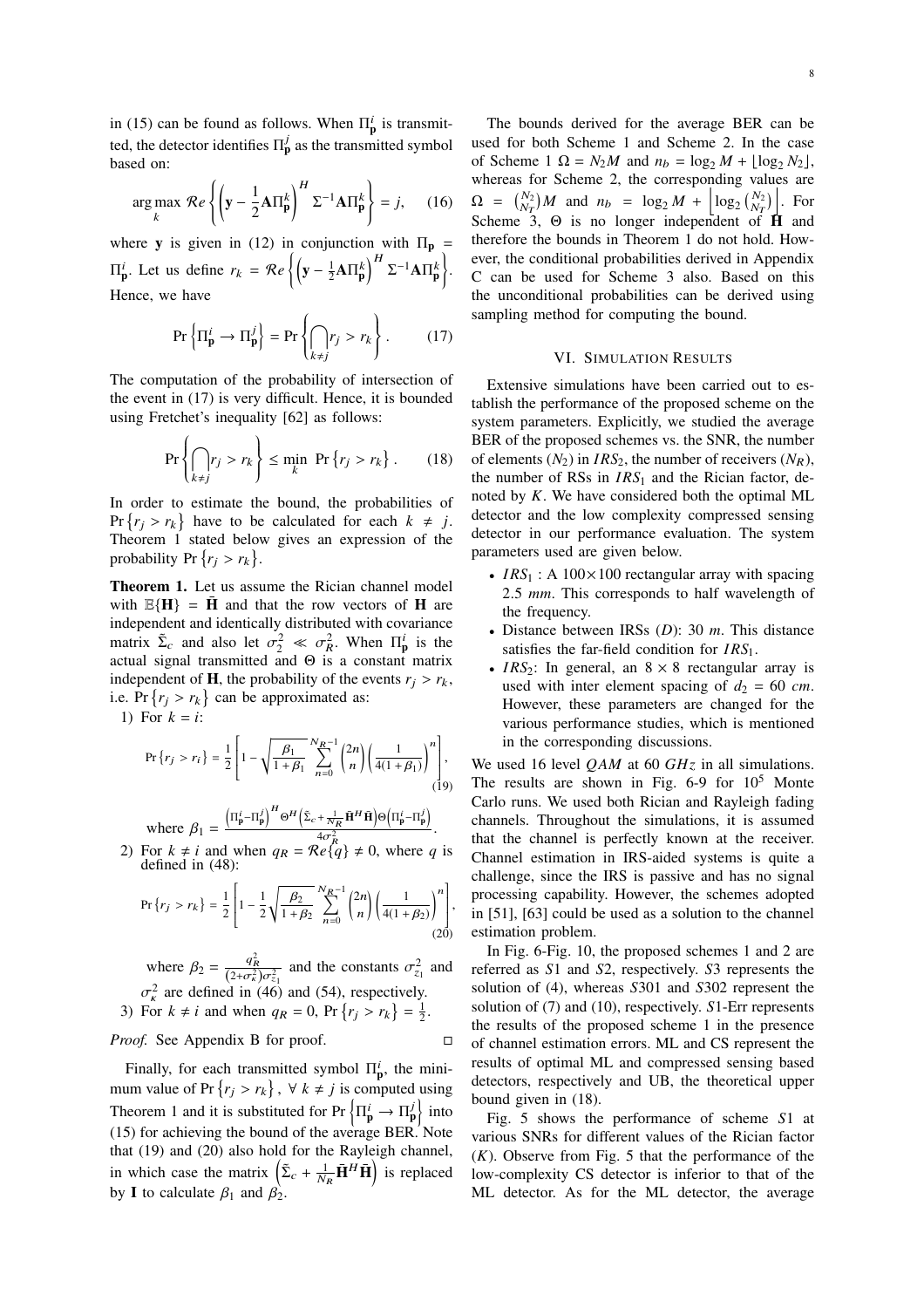

Fig. 5. S1: Comparison of ML and CS detectors by simulations.  $K$ is the Rician factor in  $dB$ 

BER tends to zero above 10 *dB* SNR, whereas it exhibits an error floor near 0.1 for the CS detector. The performance of the CS detector is improved, when the Rician factor *K* decreases. This is because as *K* decreases, the projection matrix **A** of the signal recovery becomes more random and the restricted isometric property [64] is improved and it is best for the Rayleigh channel. However, the performance of the ML detector is improved with *K*, since the LOS component is increased with *K*. This is also reflected by the upper bound seen in Fig. 6.

Fig. 6 shows the performance of single-symbol beam-index modulation (*S*1) against the Rician factor (*K*) for different SNRs. The average BER obtained through simulations is compared against the upper bound derived in Section V. The BER improvement vs. *K* is due to increasing the LOS component. However, the variation in BER is only moderate, because the SNR is kept constant upon increasing *K*. Furthermore, the optimal ML detector has perfect channel knowledge. However, as *K* increases, the gap between the simulation results and the corresponding upper bound is reduced. This is also observed at high SNRs. Therefore, it can be concluded that for both these cases, our bound becomes tighter.

The performance of the CS detector can be improved by increasing the number of RAs as shown in Fig. 7, where the average BER is plotted against  $N_R$ . This is plotted for Rayleigh channel, which gives the best performance for CS detector. The curves are shown for different number of elements in *IRS*<sub>2</sub> (i.e. *N*<sub>2</sub>). Observe that for the same number of RAs, the performance degrades, as  $N_2$  increases. However, as  $N_2$  increases, the data rate will increase.

Fig. 8 compares the ML detector's performance for the three proposed schemes in terms of their average BER for Rician factor  $K = 0$  *dB*. For *S*2, we used  $N_T = 2$ , i.e. the number of RSs in *IRS*<sub>1</sub> is two. This is because, if  $N_T$  is large, the complexity of optimal ML decoding will escalate. For fair comparison, the



Fig. 6. S1: Comparison of the average BER and the theoretical upper bound (UB).



Fig. 7. S1: Effect of the number of receivers  $(N_R)$  on the BER.

number of elements in all three cases are kept the same. Therefore, for *S*3, where the optimization is to be carried out in an array, a  $2 \times 2$  element array is considered to form a single RS. Hence, the effective dimension of  $IRS_2$  in  $S3$  is  $4 \times 4$ , while it is  $8 \times 8$ in the case of *S*1 and *S*2. Hence, the data rate will be lowest for *S*3, whereas it is the highest for *S*2, since there are more RSs in *IRS*1. The data rate for *S*1, *S*2 and *S*3 are 10, 14 and 8, respectively. In Fig. 8, the legends *S*3*O*1 and *S*3*O*2 represent the results of two optimization methods, i.e. the solution of (7) and that of (10), respectively. Both these schemes perform better than *S*1 and *S*2. This is because there is an increase in the received SNR due to optimization. In addition in S3, the modulating symbol is embedded in 4 elements, which gives an additional performance improvement. This makes the BER gap between the curves of *S*3 and the other schemes substantial. Observe that *S*3*O*1 performs marginally better than *S*3*O*2. This is because *S*302 maximizes the lower bound, whereas *S*301 operates on the exact function. Note that *S*301 performs almost similar to the solution of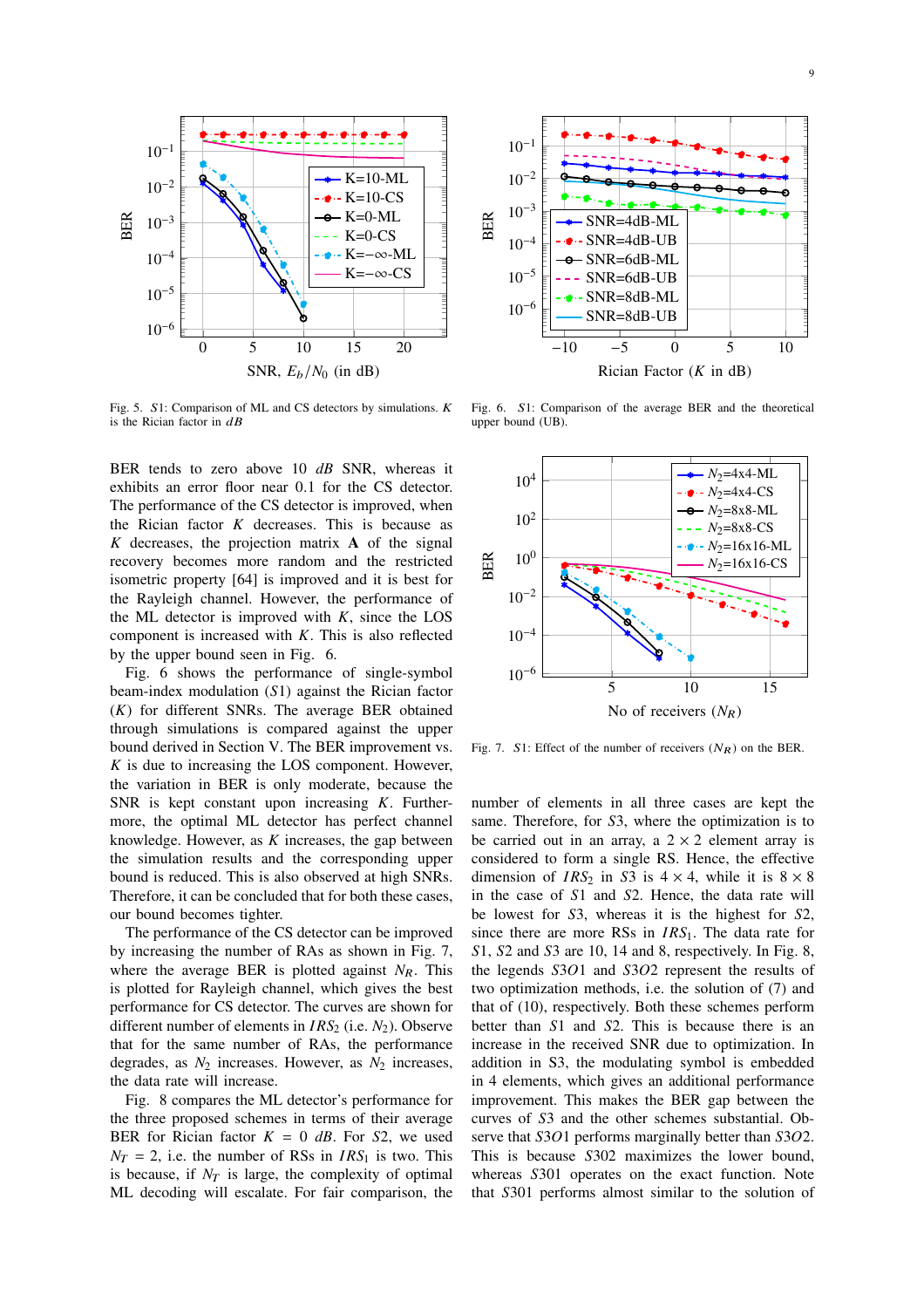

Fig. 8. Comparison of three different schemes.

the exact equation (4). The performance of *S*2 is approximately 2 *dB* worse than that of *S*1. There are two differences between these two schemes. In *S*2, the same QAM/PSK symbol is carried by more than one elements in *IRS*<sub>2</sub>. Hence, the probability of error in decoding the modulating symbol is reduced compared to *S*1. However, the information carried by the beamindex is higher in the case of *S*2, whose probability of decoding error will be higher than that of *S*1. The average BER reflects these two opposite effects.

Fig. 9 shows the effect of the number of RSs  $(N_T)$ in *IRS*<sup>1</sup> on the BER performance in *S*3 for different number of receivers  $(N_R)$  for CS detector. Similar to Fig. 7, this is also under Rayleigh channel condition. The average BER increases as  $N<sub>T</sub>$  increases, which can be reduced by increasing the number of receivers. However, as  $N_T$  increases, the data rate increases. In this case, for the single RS case (which is equivalent to *S*1), the data rate is 10 *bpcu* , while it is 14, 23, 30 and 36 for  $N_T = 2, 4, 6 \& 8$ , respectively. Finally, in Fig. 10, the effect of channel estimation errors is demonstrated. The true channel coefficients are corrupted by adding noise having a variance of  $\sigma_R^2$ , which affects both the optimization as well as detection. The average BER is shown in the figure both with and without channel estimation. It can be seen that both *S*1 and *S*2 have approximately 2−3 *dB* performance degradation owing to the channel estimation error, whereas this gap is in excess of 4 *dB* for *S*3. This is because, in *S*3, the contaminated channel information is used both for optimization and detection.

## VII. CONCLUSIONS

We proposed beam index modulation for millimeter wave communication exploiting the benefits of IRSs. The proposed scheme has three main advantages: 1) It achieves low-cost beamforming by using IRS for applying phase shifts, 2) it is capable of achieving reliable communication with the help of multiple IRSs in non-LOS scenarios, and 3) it sends additional in-



Fig. 9. S2: Effect of the number of reflecting surfaces in  $IRS_1$  $(N_T)$ 



Fig. 10. Effect of channel estimation error.

formation using beam-index modulation without any additional cost. Furthermore, we developed the optimal ML detector and a low-complexity compressed sensing detector for the proposed schemes. An upper bound of the average BER of the optimal ML detector is also achieved. Finally, the performance of the proposed schemes was evaluated through extensive simulations.

# APPENDIX A PROOF OF LEMMA 1

$$
\|\mathbf{H}_{Q}\Theta_{Q}\mathbf{b}_{Q}s\|^{2} = (\mathbf{b}_{Q}s)^{H}\Theta_{Q}^{H}\mathbf{H}_{Q}^{H}\mathbf{H}_{Q}\Theta_{Q}(\mathbf{b}_{Q}s)
$$
  
\n
$$
= \text{Tr}\left\{(\mathbf{b}_{Q}s)^{H}\Theta_{Q}^{H}\mathbf{H}_{Q}^{H}\mathbf{H}_{Q}\Theta_{Q}(\mathbf{b}_{Q}s)\right\}
$$
  
\n
$$
= \text{Tr}\left\{\Theta_{Q}^{H}\mathbf{H}_{Q}^{H}\mathbf{H}_{Q}\Theta_{Q}(\mathbf{b}_{Q}s)(\mathbf{b}_{Q}s)^{H}\right\}. (21)
$$

Note that  $\Theta_{Q}^{H} \mathbf{H}_{Q}^{H} \mathbf{H}_{Q} \Theta_{Q}$  and  $(\mathbf{b}_{Q} s)(\mathbf{b}_{Q} s)^{H}$  are positive definite matrices. Therefore applying [65, Theorem 2] on (21) results in (8). Now, since  $H_Q$  is a random matrix and if  $R \geq Q$ ,  $H_Q^H H_Q$  will be a full-rank matrix with probability  $1$  and consequently  $\lambda_{min} \left( \Theta_Q^H \mathbf{H}_Q^H \mathbf{H}_Q \Theta_Q \right) > 0.$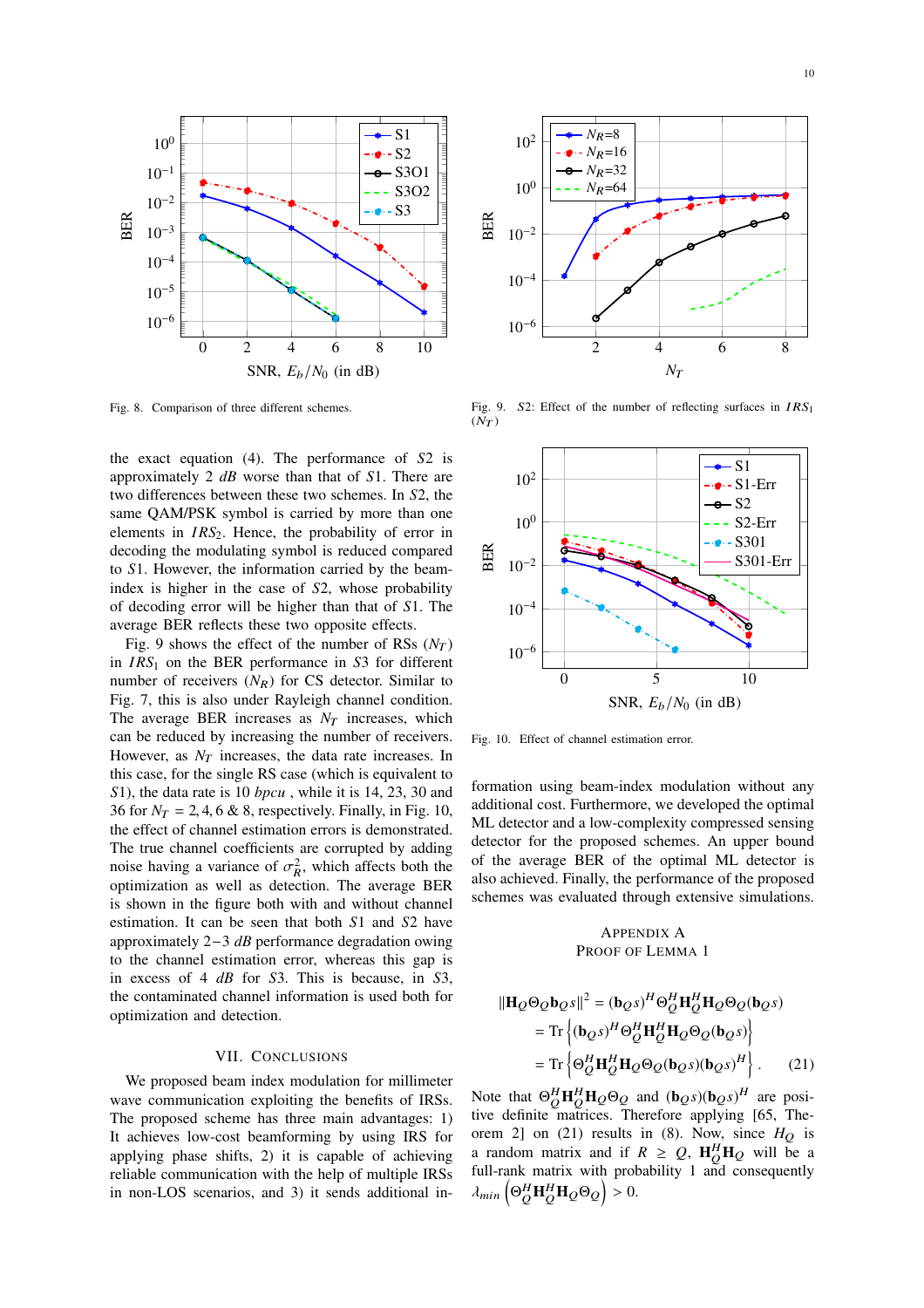# APPENDIX B PROOF OF THEOREM 1

Lemma 2 of Appendix C gives the conditional probability  $Pr\{r_j > r_k | \mathbf{A}\}\$ . Explicitly, the conditional probabilities are in the form of complementary error function (*Q*-functions). The distributions of the arguments of these *Q*-functions are derived in Lemma 3 in Appendix D. Therefore, the unconditional probabilities can be calculated by taking expectation of conditional probabilities (36) with respect to the corresponding distributions of their arguments in (43) and (44).

For  $k = i$ , the argument of the conditional probability is a Γ-distributed random variable with rate parameter  $b = \frac{2\sigma_R^2}{\left(\Pi_{\mathbf{p}}^i - \Pi_{\mathbf{p}}^j\right)^H \Theta^H \Sigma_c \Theta \left(\Pi_{\mathbf{p}}^i - \Pi_{\mathbf{p}}^j\right)}$  and shape parameter  $k = N_R$ , i.e.,  $f_{\gamma_{ij}}(\gamma_{ij}) = \frac{1}{\Gamma(k)} b^k \gamma_{ij}^{k-1} e^{-b\gamma_{ij}}$ . The unconditional probability in this case is

$$
\Pr\left\{r_j > r_i\right\} = \int_0^\infty Q\left(\sqrt{\gamma_{ij}}\right) f_{\gamma_{ij}}\left(\gamma_{ij}\right) d\gamma_{ij}.\tag{22}
$$

The closed-form expression for (22) given in [66, Eq. (A12)] can be applied to get (19). This proves the first part of the theorem.

For  $k \neq i$ , the probability is computed as follows. First we will consider the case of  $q_R \neq 0$ . By exploiting the relationship  $Q(x) = 1 - Q(-x)$ , the probability  $Pr\{r_j > r_k\}$  can be written as:

$$
\Pr\left\{r_j > r_k\right\} = \int_{-\infty}^{\infty} Q\left(\kappa\right) f_k\left(\kappa\right) d\kappa
$$
\n
$$
= \int_{-\infty}^{0} \left(1 - Q\left(-\kappa\right)\right) f_k\left(\kappa\right) d\kappa + \int_{0}^{\infty} Q\left(\kappa\right) f_k\left(\kappa\right) d\kappa
$$
\n
$$
= \int_{0}^{\infty} f_k\left(-\kappa\right) d\kappa + \int_{0}^{\infty} Q\left(\kappa\right) \left(f_k\left(\kappa\right) - f_k\left(-\kappa\right)\right) d\kappa
$$
\n
$$
= \tilde{C}\left(I_1 + I_2\right),\tag{23}
$$

where  $\tilde{C} = \frac{2\Gamma(2N_R)}{\Gamma(2N_R)}$  $\frac{\Gamma(N_R)}{\Gamma(N_R)} \sqrt{\pi \sigma_{\kappa}^2}$  $\left(\frac{v-1}{2v}\right)$  $\int_{R}^{N_R}$  is a constant term and

$$
I_1 = \int_0^\infty e^{-\frac{2\nu - 1}{2\nu\sigma_K^2}\kappa^2} D_{-2N_R} \left( \sqrt{\frac{2}{\nu\sigma_K^2}} \kappa \right) d\kappa, \qquad (24)
$$

while

$$
I_2 = \int_0^\infty Q(\kappa)e^{-\frac{2\nu - 1}{2\nu\sigma^2\kappa}\kappa^2} \left[ D_{-2N_R} \left( -\sqrt{\frac{2}{\nu\sigma^2\kappa}} \kappa \right) - D_{-2N_R} \left( \sqrt{\frac{2}{\nu\sigma^2\kappa}} \kappa \right) \right] d\kappa.
$$
 (25)

Note  $D_{(.)}(.)$  is the parabolic cylinder function [67, pp. 45] and it can be written in terms Kummer's confluent hypergeometric function  $_1F_1(.)$  as [68, pp. 39 (23)]

$$
D_K(z) = 2^{\frac{K}{2}} \sqrt{\pi} e^{-\frac{z^2}{4}} \left[ \frac{1}{\Gamma\left(\frac{1-K}{2}\right)} {}_1F_1\left(-\frac{K}{2}; \frac{1}{2}; \frac{z^2}{2}\right) - \frac{z}{\sqrt{2}\Gamma\left(-\frac{K}{2}\right)} {}_1F_1\left(\frac{1-K}{2}; \frac{3}{2}; \frac{z^2}{2}\right) \right].
$$
 (26)

Let us substitute  $\kappa = +\sqrt{t}$  into (24) and expand  $D_{-2N_R(.)}$  using (26). Note that  $d\kappa = \frac{1}{2N_R}$  $\frac{1}{2\sqrt{t}}dt$ . Therefore *I*<sup>1</sup> becomes:

$$
I_{1} = \frac{\sqrt{\pi}2^{-(N_{R}+1)}}{\Gamma(N_{R}+\frac{1}{2})} \int_{0}^{\infty} t^{-\frac{1}{2}} e^{-\frac{t}{\sigma_{K}^{2}}} {}_{1}F_{1}\left(N_{R}; \frac{1}{2}; \frac{t}{\nu\sigma_{K}^{2}}\right) dt
$$

$$
- \frac{2^{-(N_{R}+1)}}{\Gamma(N_{R})} \sqrt{\frac{\pi}{\nu\sigma_{K}^{2}}} \int_{0}^{\infty} e^{-\frac{t}{\sigma_{K}^{2}}} {}_{1}F_{1}\left(N_{R}+\frac{1}{2}; \frac{3}{2}; \frac{t}{\nu\sigma_{K}^{2}}\right) dt.
$$
(27)

Now, the difference in (25) is formulated as:

$$
\Delta = D_{-2N_R} \left( -\sqrt{\frac{2t}{v \sigma_{\kappa}^2}} \right) - D_{-2N_R} \left( \sqrt{\frac{2t}{v \sigma_{\kappa}^2}} \right)
$$
  
= 
$$
\frac{2e^{-\frac{t}{2v \sigma_{\kappa}^2}} 2^{-N_R}}{\Gamma(N_R)} \sqrt{\frac{\pi t}{v \sigma_{\kappa}^2}} {}_1F_1 \left( N_R + \frac{1}{2}; \frac{3}{2}; \frac{t}{v \sigma_{\kappa}^2} \right).
$$
(28)

In order to evaluate  $I_2$ , first we express the  $Q$ -function in terms of the complimentary error function as  $Q(x)$  =  $\frac{1}{2}$ erfc $\left(\frac{x}{\sqrt{2}}\right)$ [69, pp. 40], and then subsequently it is expressed in terms of the hypergeometric function as [70]:

$$
Q(x) = \frac{1}{2} - \frac{x}{\sqrt{2\pi}} I F_1\left(\frac{1}{2}; \frac{3}{2}; -\frac{x^2}{2}\right). \tag{29}
$$

Upon substituting  $(28)$  and  $(29)$  into  $(25)$ ,  $I_2$  becomes:

$$
I_2 = \frac{2^{-(N_R+1)}}{\Gamma(N_R)} \sqrt{\frac{\pi}{v \sigma_K^2}} \int_0^{\infty} e^{-\frac{t}{\sigma_K^2}} {}_{1}F_1\left(N_R + \frac{1}{2}; \frac{3}{2}; \frac{t}{v \sigma_K^2}\right) dt
$$

$$
- \frac{2^{-N_R}}{\Gamma(N_R)} \sqrt{\frac{1}{2v \sigma_K^2}} \int_0^{\infty} t^{\frac{1}{2}} e^{-\frac{t}{\sigma_K^2}} {}_{1}F_1\left(\frac{1}{2}; \frac{3}{2}; -\frac{t}{2}\right)
$$

$$
{}_{1}F_1\left(N_R + \frac{1}{2}; \frac{3}{2}; \frac{t}{v \sigma_K^2}\right) dt. \quad (30)
$$

Note that the second term of the RHS in (27) and the first term of RHS in (30) will get cancelled. Hence  $Pr\{r_j > r_k\}$  will become:

$$
\Pr\left\{r_j > r_k\right\} = C_1 \int_0^\infty t^{-\frac{1}{2}} e^{-\frac{t}{\sigma_k^2}} {}_{1}F_1\left(N_R; \frac{1}{2}; \frac{t}{\nu \sigma_k^2}\right) dt
$$
  
\n
$$
- C_2 \int_0^\infty t^{\frac{1}{2}} e^{-\frac{t}{\sigma_k^2}} {}_{1}F_1\left(\frac{1}{2}; \frac{3}{2}; -\frac{t}{2}\right) {}_{1}F_1\left(N_R + \frac{1}{2}; \frac{3}{2}; \frac{t}{\nu \sigma_k^2}\right) dt
$$
  
\n
$$
= C_1 I_3 + C_2 I_4,
$$
  
\n(31)

where  $C_1 = \frac{1}{2\sqrt{2}}$  $2\sqrt{\pi \sigma_{\kappa}^2}$  $\left(\frac{v-1}{v}\right)$  $\int^{N_R}$  and  $C_2$  =  $\frac{1}{\pi \sigma_{\kappa}^2 \sqrt{2\nu}} \frac{\Gamma(N_R + \frac{1}{2})}{\Gamma(N_R)}$  $\left(\frac{v-1}{v}\right)$  $\int_{0}^{N_R}$ . Note that we have exploited the relationship  $\Gamma(x)\Gamma\left(x+\frac{1}{2}\right)$  $= \frac{\sqrt{\pi}}{2}$  $\frac{\sqrt{\pi}}{2^{2x-1}}\Gamma(2x)$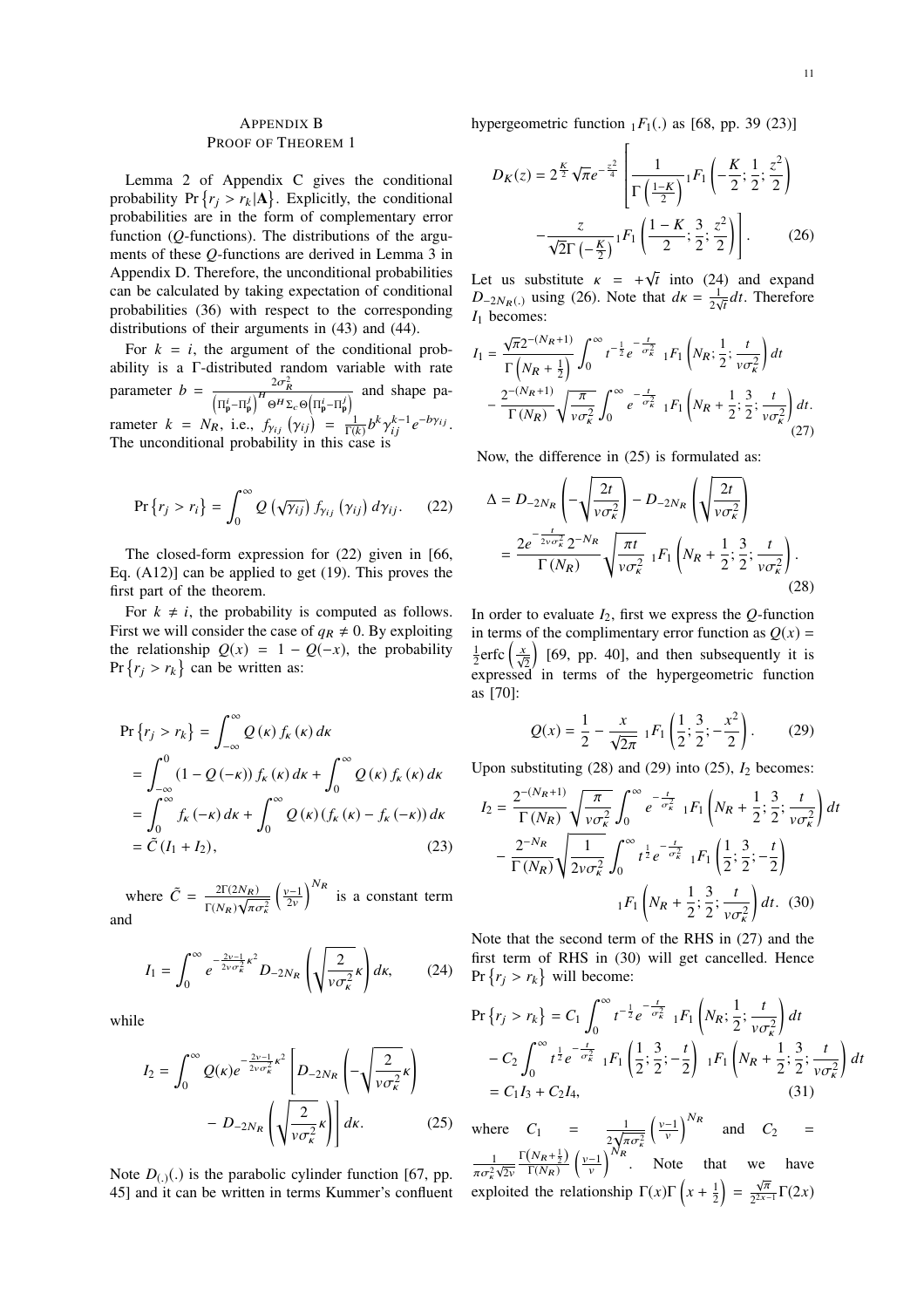[71, Theorem 6] for reducing  $C_1$  and  $C_2$ . Now, *I*<sup>3</sup> is expressed using equation [72, pp. 822, equation(7.621(4))] and it is given below:

$$
I_3 = \int_0^\infty t^{-\frac{1}{2}} e^{-\frac{t}{\sigma_k^2}} {}_{1}F_1\left(N_R; \frac{1}{2}; \frac{t}{v\sigma_k^2}\right) dt
$$
  
=  $\Gamma\left(\frac{1}{2}\right) \sqrt{\sigma_k^2} {}_{2}F_1\left(N_R, \frac{1}{2}; \frac{1}{2}; \frac{1}{v}\right)$   
=  $\sqrt{\pi \sigma_k^2} \left(1 - \frac{1}{v}\right)^{-N_R},$  (32)

where  ${}_2F_1(a, b; c; z)$  is Gauss' Hypergeometric function [67, pp. 42]. Observe that  ${}_2F_1(a, b; b; z) = {}_1F_0(a; z)$  =  $(1-z)^{-a}$  [73, A1]. In order to evaluate the integral *I*<sub>4</sub>, we make the substitution  $z = \frac{t}{v \sigma_k^2}$  and use [72, pp. 823, equation  $(7.622(1))$ ] and the integral becomes:

$$
I_{4} = \int_{0}^{\infty} t^{\frac{1}{2}} e^{-\frac{t}{\sigma_{K}^{2}}} \, 1F_{1}\left(\frac{1}{2}; \frac{3}{2}; -\frac{t}{2}\right) \, 1F_{1}\left(N_{R} + \frac{1}{2}; \frac{3}{2}; \frac{t}{v\sigma_{K}^{2}}\right) dt
$$
\n
$$
= \left(v\sigma_{K}^{2}\right)^{\frac{3}{2}} \int_{0}^{\infty} z^{\frac{1}{2}} e^{-vz} \, 1F_{1}\left(\frac{1}{2}; \frac{3}{2}; -\frac{v\sigma_{K}^{2}}{2}z\right) \, 1F_{1}\left(N_{R} + \frac{1}{2}; \frac{3}{2}; z\right) dz
$$
\n
$$
= \sqrt{\frac{\pi \left(\sigma_{K}^{2}\right)^{3}}{2\left(2 + \sigma_{K}^{2}\right)}} 2F_{1}\left(N_{R} + \frac{1}{2}; \frac{1}{2}; \frac{3}{2}; -\frac{\sigma_{K}^{2}}{(v-1)\left(2 + \sigma_{K}^{2}\right)}\right)\left(\frac{v-1}{v}\right)^{-\left(N_{R} + \frac{1}{2}\right)}.\tag{33}
$$

Now we apply the transformations  ${}_{2}F_{1}(a, b; c; z) = (1 - z)^{-b} {}_{2}F_{1}(c - a, b; c; \frac{z}{z-1})$  $\frac{1}{2}$  [74] and  ${}_2F_1(a, b; b + 1; z) = bz^{-b}\mathcal{B}_z(b, 1 - a)$  [75], when (33) becomes:

$$
I_4 = \frac{\sigma_{\kappa}^2}{2} \sqrt{\frac{\pi v}{2}} \left(\frac{v - 1}{v}\right)^{-N_R} \mathcal{B}_{\frac{\sigma_{\kappa}^2}{2(v - 1) + v \sigma_{\kappa}^2}} \left(\frac{1}{2}, N_R\right), (34)
$$

where  $\mathcal{B}_z(a, b) = \mathcal{B}(a, b)z^a \sum_{k=0}^{b-1} \frac{(a)_{(k)}}{k!} (1 - z)^k$  is the incomplete Beta function [76] with  $\mathcal{B}(a, b) = \frac{\Gamma(a)\Gamma(b)}{\Gamma(a+b)}$  $\Gamma(a+b)$ being the Beta function and  $(a)_{(k)}$  is the Pochhammer symbol. Finally upon substituting (32) and (34) into  $(31)$ , we arrive at:

$$
\Pr\left\{r_j > r_k\right\} = \frac{1}{2}
$$
\n
$$
-\frac{1}{4} \sqrt{\frac{\sigma_k^2}{2\left(\nu - 1\right) + \nu \sigma_k^2}} \sum_{n=0}^{N_R - 1} \frac{\left(\frac{1}{2}\right)_{(n)}}{n!} \left(1 - \frac{\sigma_k^2}{2\left(\nu - 1\right) + \nu \sigma_k^2}\right)^n \tag{35}
$$

Now substituting for  $v$  and the Pochhammer symbol  $(a)_{(n)} = \frac{\Gamma(n+a)}{\Gamma(a)}$  $\frac{(n+a)}{\Gamma(a)}$  [77] will give the second term in the RHS of (20).

Finally, when  $q_R = 0$ , the distribution of  $\kappa$  is zero mean Gaussian. Hence, in this case  $I_2$  in (23) will be zero, while  $I_1 = \frac{1}{2}$  and the constant  $\tilde{C} = 1$ , which completes the proof.

# APPENDIX C

# CONDITIONAL PROBABILITY  $Pr{r_j > r_k | \mathbf{A}}$

**Lemma 2.** Let  $\Pi_{\bf p}^i$  be the transmitted signal. Then, we have

$$
\Pr\left\{r_j > r_k | \mathbf{A}\right\} = \begin{cases} Q\left(\sqrt{\gamma_{ij}}\right), & \text{if } k = i \\ Q\left(\kappa\right), & \text{otherwise} \end{cases} \tag{36}
$$

where  $Q(x) = \frac{1}{\sqrt{2\pi}}$  $\int_{x}^{\infty} e^{-\frac{t^2}{2}} dx$  is the complementary error function and

$$
\gamma_{kj} = \frac{1}{2} \left( \Pi_{\mathbf{p}}^k - \Pi_{\mathbf{p}}^j \right)^H \mathbf{A}^H \Sigma^{-1} \mathbf{A} \left( \Pi_{\mathbf{p}}^k - \Pi_{\mathbf{p}}^j \right), \qquad (37)
$$

and

$$
\kappa = \frac{\gamma_{ik} - \gamma_{ij}}{\sqrt{\gamma_{kj}}}.
$$
\n(38)

*Proof.* First the conditional probability Pr  $\{r_j > r_k | \mathbf{A}\}\$ is estimated for  $k \neq i$  when  $\Pi_{\mathbf{p}}^i$  is transmitted as follows. The event  $r_j > r_k$  is

$$
\mathcal{R}e\left\{\left(\mathbf{y}-\frac{1}{2}\mathbf{A}\Pi_{\mathbf{p}}^{k}\right)^{H}\Sigma^{-1}\mathbf{A}\Pi_{\mathbf{p}}^{k}\right\}<\mathcal{R}e\left\{\left(\mathbf{y}-\frac{1}{2}\mathbf{A}\Pi_{\mathbf{p}}^{j}\right)^{H}\Sigma^{-1}\mathbf{A}\Pi_{\mathbf{p}}^{j}\right\}.\tag{39}
$$

Using (12), (39) can be written as:

$$
\mathcal{R}e\left\{ \left(\mathbf{w} + \mathbf{A}\Pi_{\mathbf{p}}^{i}\right)^{H} \Sigma^{-1} \mathbf{A} \left(\Pi_{\mathbf{p}}^{k} - \Pi_{\mathbf{p}}^{j}\right) \right\} \n< \mathcal{R}e\left\{ -\frac{1}{2} \left(\Pi_{\mathbf{p}}^{j} - \Pi_{\mathbf{p}}^{k}\right)^{H} \mathbf{A}^{H} \Sigma^{-1} \mathbf{A} \left(\Pi_{\mathbf{p}}^{j} + \Pi_{\mathbf{p}}^{k}\right) \right\}.
$$
\n(40)

Hence, Pr  $\{r_j > r_k | \mathbf{A} \}$  = Pr  $\{\eta < g_{jk} | \mathbf{A} \}$ , where  $\eta$  = R*e*  $\left\{ (\mathbf{w} + \mathbf{A} \Pi_{\mathbf{p}}^i \right\}$  $\int^H \Sigma^{-1} \mathbf{A} \left( \Pi_{\mathbf{p}}^k - \Pi_{\mathbf{p}}^j \right)$ Ň and  $g_{jk}$  is the RHS of (40). Finally, note that  $\eta \sim N(\mu_{jk}, \gamma_{jk})$ , where  $\mu_{jk} = \Re e \left\{ \left( \Pi_{\mathbf{p}}^i \right) \right\}$  $\int^H \mathbf{A}^H \Sigma^{-1} \mathbf{A} \left( \Pi^k_{\mathbf{p}} - \Pi^j_{\mathbf{p}} \right)$  $\tilde{\mathcal{N}}$ and  $\gamma_{jk}$  is defined in (37). Now, let us make a substitution  $\tilde{\eta} = \frac{\eta - \mu_{jk}}{\sqrt{\gamma_{jk}}}$ . Clearly,  $\tilde{\eta}$  is a standard normal random variable and hence the probability in  $(37)$  can be written in the form of the *Q*-function as:

$$
\Pr\left\{r_j > r_k | \mathbf{A}\right\} = \Pr\left\{\tilde{\eta} < -\frac{s_{jk}}{\sqrt{\gamma_{jk}}}\right\} = Q\left(\frac{s_{jk}}{\sqrt{\gamma_{jk}}}\right),\tag{41}
$$

where we have

.

$$
s_{jk} = - (g_{jk} - \mu_{jk})
$$
  
\n
$$
= \mathcal{R}e \left\{ \frac{1}{2} \left( \Pi_{\mathbf{p}}^{j} - \Pi_{\mathbf{p}}^{k} \right)^{H} \mathbf{A}^{H} \Sigma^{-1} \mathbf{A} \left( \Pi_{\mathbf{p}}^{j} + \Pi_{\mathbf{p}}^{k} - 2 \Pi_{\mathbf{p}}^{i} \right) \right\}
$$
  
\n
$$
= \mathcal{R}e \left\{ \frac{1}{2} \left( \left( \Pi_{\mathbf{p}}^{j} - \Pi_{\mathbf{p}}^{i} \right) - \left( \Pi_{\mathbf{p}}^{k} - \Pi_{\mathbf{p}}^{i} \right) \right)^{H} \right\}
$$
  
\n
$$
\mathbf{A}^{H} \Sigma^{-1} \mathbf{A} \left( \left( \Pi_{\mathbf{p}}^{j} - \Pi_{\mathbf{p}}^{i} \right) + \left( \Pi_{\mathbf{p}}^{k} - \Pi_{\mathbf{p}}^{i} \right) \right) \right\}
$$
  
\n
$$
= \gamma_{ij} - \gamma_{ik}.
$$
\n(42)

When  $k = i$ , we have  $\gamma_{ik} = 0$  and therefore (41) becomes Pr  $\{r_j > r_i | A\} = Q\left(\sqrt{\gamma_{ij}}\right)$ . This completes the proof.  $\Box$ 

# APPENDIX D

DISTRIBUTION OF  $\gamma_{mn}$  AND  $\kappa$ 

Lemma 3. Under the assumptions of Theorem 1,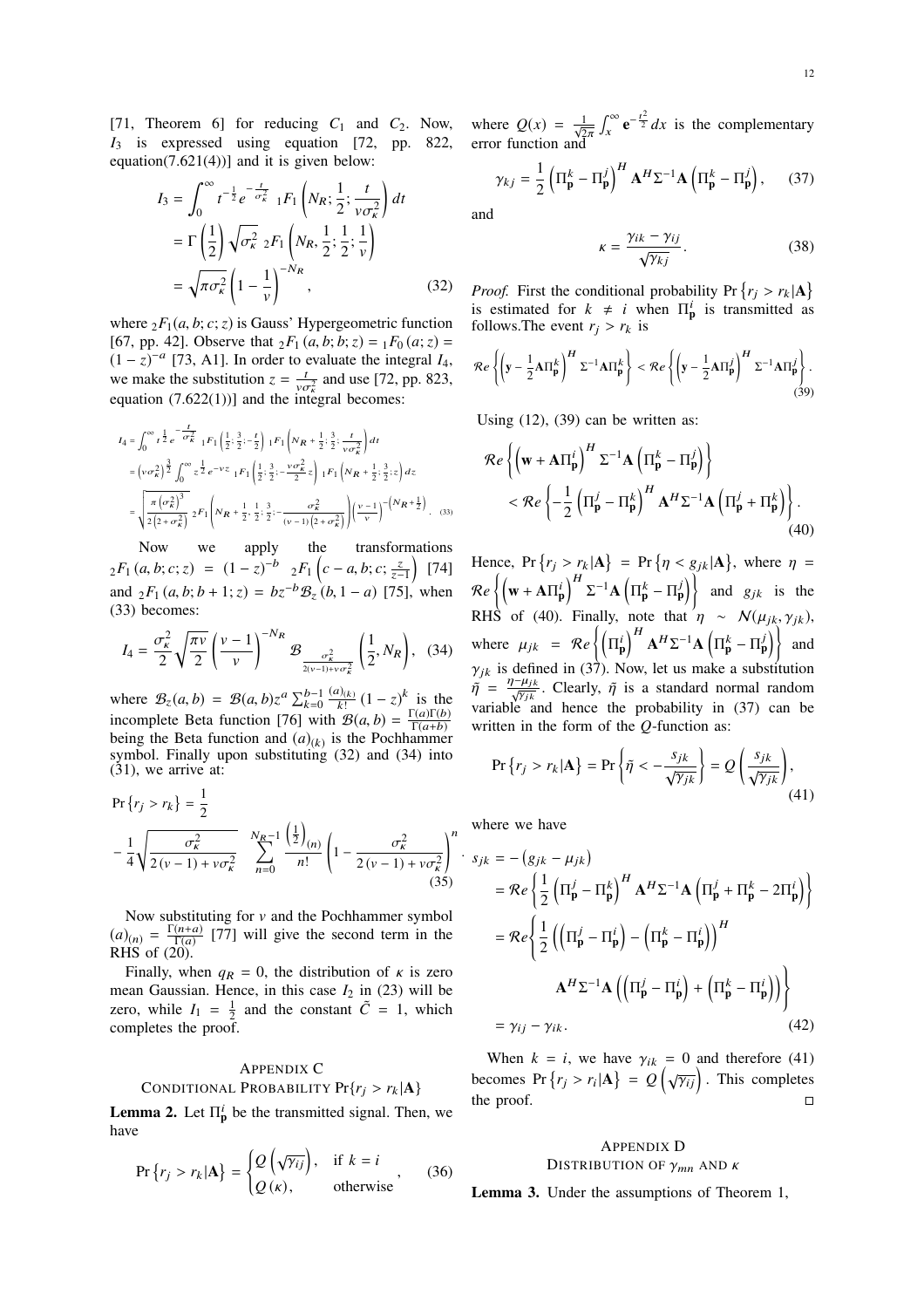.

1) The random variable  $\gamma_{kj}$  defined in (37) is a Γdistributed random variable, i.e.,

$$
\gamma_{kj} \sim \Gamma \left( N_R, \frac{2\sigma_R^2}{\left( \Pi_{\mathbf{p}}^k - \Pi_{\mathbf{p}}^j \right)^H \Theta^H \Sigma_c \Theta \left( \Pi_{\mathbf{p}}^k - \Pi_{\mathbf{p}}^j \right)} \right). \tag{43}
$$

2) When  $q_R \neq 0$ , the distribution of the random variable  $\kappa$  defined in (38) is

$$
f_{\kappa}(\kappa) = \frac{2\Gamma(2N_R)e^{-\frac{2\nu-1}{2\nu\sigma_K^2}\kappa^2}}{\Gamma(N_R)\sqrt{\pi\sigma_K^2}} \left(\frac{\nu-1}{2\nu}\right)^{N_R} D_{-2N_R} \left(-\sqrt{\frac{2}{\nu\sigma_K^2}\kappa}\right)
$$
\n(44)

where  $D_K(.)$  is the Parabolic cylinder function [67, pp. 45] and the parameters are defined in Theorem 1.

3) For  $q_R = 0$ ,  $\kappa \sim \mathcal{N}(0, \frac{\sigma_{\kappa}^2}{2})$ , where  $\sigma_{\kappa}^2$  is defined in (54)

*Proof.* When we have  $\sigma_2^2 \ll \sigma_R^2$ ,  $\gamma_{kj}$  in (37) can be approximated as:

$$
\gamma_{kj} \approx \frac{1}{2\sigma_R^2} \left( \Pi_{\mathbf{p}}^k - \Pi_{\mathbf{p}}^j \right)^H \mathbf{A}^H \mathbf{A} \left( \Pi_{\mathbf{p}}^k - \Pi_{\mathbf{p}}^j \right). \tag{45}
$$

Recall that  $A = H\Theta$ . Under the assumptions of Theorem 1,  $H<sup>H</sup>H$  obeys a non-central complex Wishart distribution, i.e.,  $\mathbf{H}^H \mathbf{H} \sim \mathcal{W}(N_R, \mathbf{\bar{H}}, \Sigma_c)$ . This can be approximated as a central complex Wishart distribution having the covariance matrix of  $\Sigma_c = \tilde{\Sigma}_c +$  $\frac{1}{N_R} \bar{\mathbf{H}}^H \bar{\mathbf{H}}$  [78]<sup>1</sup>. If we use this approximation, it can be assumed that each entry of **H** is distributed according to  $CN(0, \Sigma_c)$ . Hence, the random variable **z** =  $\frac{1}{\sqrt{2}a}$  $\frac{1}{2\sigma_p^2}$ **A**  $\left(\Pi_p^i - \Pi_p^j\right)$ ing to  $CN\left(0, \frac{1}{2\sigma_R^2}\right)$  $\int$  is distributed accord- $\left(\Pi^i_{\mathbf{p}} - \Pi^j_{\mathbf{p}}\right)$  $\Big)^H$  Θ $^H\Sigma_c$ Θ $\Big(\Pi^i_{\mathbf{p}}-\Pi^j_{\mathbf{p}}\Big)$  **I**  $\overline{ }$ . Hence,  $\gamma = z^H z$  is a Gamma distributed variable having the distribution function of (43). This proves the first part of the Lemma.

The rest of the Lemma is proved as follows. Define **z**<sub>1</sub> =  $\frac{1}{\sqrt{2}i}$  $\frac{1}{2\sigma_R^2}$ **A**  $\left( \left( \Pi_{\mathbf{p}}^j - \Pi_{\mathbf{p}}^i \right) \right)$ Ï −  $\left(\Pi_{\mathbf{p}}^k - \Pi_{\mathbf{p}}^i\right)\right)$  and  $\mathbf{z}_2$  =  $\frac{1}{\sqrt{2}}$  $\frac{1}{2\sigma_R^2}$ **A**  $\left(\left(\Pi_{\mathbf{p}}^j - \Pi_{\mathbf{p}}^i\right)\right)$  $\left( \Pi_{\mathbf{p}}^{k} - \Pi_{\mathbf{p}}^{i} \right)$ . Similar to the case of first part of this Lemma, the distributions of  $z_1$ and **z**<sub>2</sub> can be approximated as **z**<sub>1</sub> ~  $CN(0, \sigma_{z_1}^2 \mathbf{I})$  and  $\mathbf{z}_2 \sim \mathcal{CN}(0, \sigma_{z_2}^2 \mathbf{I})$ , where

$$
\sigma_{z_1}^2 = \frac{\left(\Pi_{\mathbf{p}}^j - \Pi_{\mathbf{p}}^k\right)^H \Theta^H \Sigma_c \Theta \left(\Pi_{\mathbf{p}}^j - \Pi_{\mathbf{p}}^k\right)}{2\sigma_R^2},\qquad(46)
$$

and

$$
\sigma_{z_2}^2 = \frac{\left(\Pi_{\mathbf{p}}^j + \Pi_{\mathbf{p}}^k - 2\Pi_{\mathbf{p}}^i\right)^H \Theta^H \Sigma_c \Theta \left(\Pi_{\mathbf{p}}^j + \Pi_{\mathbf{p}}^k - 2\Pi_{\mathbf{p}}^i\right)}{2\sigma_R^2}.
$$
\n(47)

<sup>1</sup>For Rayleigh channel,  $H^H H$  exactly follows the central complex Wishart distribution associated with  $\Sigma_c = I$ 

Also note that  $\mathbb{E}\left\{\mathbf{z}_1 \mathbf{z}_2^H\right\} = q\mathbf{I}$  and  $\mathbb{E}\left\{\mathbf{z}_2 \mathbf{z}_1^H\right\} = q^H \mathbf{I}$ , where

$$
q = \frac{1}{2\sigma_R^2} Tr \left\{ \left( \Pi_{\mathbf{p}}^j - \Pi_{\mathbf{p}}^k \right) \left( \Pi_{\mathbf{p}}^j + \Pi_{\mathbf{p}}^k - 2\Pi_{\mathbf{p}}^i \right)^H \Theta^H \Sigma_c \Theta \right\}
$$

$$
= \frac{\left( \Pi_{\mathbf{p}}^j + \Pi_{\mathbf{p}}^k - 2\Pi_{\mathbf{p}}^i \right)^H \Theta^H \Sigma_c \Theta \left( \Pi_{\mathbf{p}}^j - \Pi_{\mathbf{p}}^k \right)}{2\sigma_R^2}.
$$
(48)

Now we can rewrite  $\gamma_{ki}$  in (45) as:

,

$$
\gamma_{kj} \approx \frac{1}{2\sigma_R^2} \left( \left( \Pi_{\mathbf{p}}^j - \Pi_{\mathbf{p}}^i \right) - \left( \Pi_{\mathbf{p}}^k - \Pi_{\mathbf{p}}^i \right) \right)^H \mathbf{A}^H \mathbf{A}
$$

$$
\left( \left( \Pi_{\mathbf{p}}^j - \Pi_{\mathbf{p}}^i \right) - \left( \Pi_{\mathbf{p}}^k - \Pi_{\mathbf{p}}^i \right) \right)
$$

$$
= \|\mathbf{z}_1\|^2. \tag{49}
$$

Similarly  $\kappa \approx \Re e \left\{ \frac{\mathbf{z}_{\perp}^H \mathbf{z}_{2}}{\|\mathbf{z}_{1}\|} \right\}$  $\|\mathbf{z}_1\|$ o . First we derive the distribution of  $\kappa$  given  $\mathbf{z}_1$ . Note that  $\mathbf{z}_1$  and  $\mathbf{z}_2$  are complex Gaussian distributed random vectors. Hence, the distribution  $f_{k|z_1}(k|z_1)$  is Gaussian. Let  $\tilde{\kappa} = \frac{z_1^H z_2}{\|z_1\|}$  $\frac{\mathbf{z}_1 - \mathbf{z}_2}{\|\mathbf{z}_1\|}$ . Therefore, using [79, prop. 3.13], we have  $\mu_{\tilde{k}}^{\|\tilde{k}\|}$ =  $\mathbb{E}\{\tilde{\kappa}|\mathbf{z}_1=\tilde{\mathbf{z}}\}=\frac{q^H}{\sigma_z^2}$  $rac{q^{H}}{\sigma_{z_1}^2}$  || $\tilde{z}$ ||. Note that  $\kappa = \mathcal{R}e \{\tilde{\kappa}\}\$  and hence  $\mathbb{E}\{\kappa|\mathbf{z}_1 = \tilde{\mathbf{z}}\} = \tilde{\mathcal{R}}e^{\int_{0}^{2\pi} \{\mu_{\tilde{\kappa}}\}} = \frac{q_{\mathcal{R}}}{\sigma_{\tau}^2}$  $rac{q_R}{\sigma_{z_1}^2}$   $||\tilde{\mathbf{z}}||$ , where  $q_R = \mathcal{R}e\{q\}.$ In order to compute variance of the  $\kappa$  given  $z_1$ , let us expand  $\kappa$  as:

$$
\kappa = \mathcal{R}e\left\{\frac{\mathbf{z}_1^H \mathbf{z}_2}{\|\mathbf{z}_1\|}\right\} = \frac{\mathcal{R}e\{\mathbf{z}_1\}^T \mathcal{R}e\{\mathbf{z}_2\}}{\|\mathbf{z}_1\|} + \frac{\mathcal{I}m\{\mathbf{z}_1\}^T \mathcal{I}m\{\mathbf{z}_2\}}{\|\mathbf{z}_1\|}
$$
(50)

Let  $u_1 = \frac{\Re e \{z_1\}^T \Re e \{z_2\}}{\|z_1\|}$  $\frac{1}{\|z_1\|}^T \frac{\mathcal{R}e\{z_2\}}{\|z_1\|}$  and  $u_2 = \frac{Im\{z_1\}^T Im\{z_2\}}{\|z_1\|}$  $\frac{f' \cdot Im\{z_2\}}{\|z_1\|}$ . Hence,

$$
\operatorname{var}(\kappa|\mathbf{z}_1 = \tilde{\mathbf{z}}) = \operatorname{var}(u_1|\mathbf{z}_1 = \tilde{\mathbf{z}}) + \operatorname{var}(u_2|\mathbf{z}_1 = \tilde{\mathbf{z}})
$$

$$
+ \operatorname{Cov}(u_1, u_2|\mathbf{z}_1 = \tilde{\mathbf{z}}) + \operatorname{Cov}(u_2, u_1|\mathbf{z}_1 = \tilde{\mathbf{z}}). (51)
$$

Using [79, prop. 3.13], it can be shown that:

$$
\text{var}\left(u_1|\mathbf{z}_1 = \tilde{\mathbf{z}}\right) = \frac{\mathcal{R}e\{\tilde{\mathbf{z}}\}^T \text{Cov}\{\mathcal{R}e\{\mathbf{z}_2\}|\mathbf{z}_1 = \tilde{\mathbf{z}}\}\mathcal{R}e\{\tilde{\mathbf{z}}\}}{||\tilde{\mathbf{z}}||^2}
$$
\n
$$
= \frac{\mathcal{R}e\{\tilde{\mathbf{z}}\}^2}{||\tilde{\mathbf{z}}||^2} \frac{1}{2} \left(\sigma_{z_2}^2 - \frac{||q||^2}{2\sigma_{z_1}^2}\right). \tag{52}
$$

Similarly, var 
$$
(u_2|\mathbf{z}_1 = \tilde{\mathbf{z}}) = \frac{Im{\{\tilde{\mathbf{z}}}\}^2}{\|\tilde{\mathbf{z}}\|^2} \frac{1}{2} \left(\sigma_{z_2}^2 - \frac{\|g\|^2}{2\sigma_{z_1}^2}\right)
$$
 and

$$
\text{Cov}\left(u_1, u_2 | \mathbf{z}_1 = \tilde{\mathbf{z}}\right) = -\text{Cov}\left(u_2, u_1 | \mathbf{z}_1 = \tilde{\mathbf{z}}\right)
$$
\n
$$
= -j \frac{\|q\|^2}{4\sigma_{z_1}^2} \frac{\Re e\{\mathbf{z}_1\}^T \Im \{ \mathbf{z}_1 \}}{\|\mathbf{z}_1\|^2} . \tag{53}
$$

Therefore,  $var(\kappa | \mathbf{z}_1 = \tilde{\mathbf{z}}) = \frac{1}{2}$  $\overline{1}$  $\sigma_{z_2}^2 - \frac{\|q\|^2}{2\sigma_{z_1}^2}$  $2\sigma_{z_1}^2$  $\overline{ }$ . Hence,  $\kappa|\mathbf{z}_1 \sim \mathcal{N}\left(\frac{q_R}{\sigma_z^2}\right)$  $\frac{q_R}{\sigma_{z_1}^2}$ || $\tilde{\mathbf{z}}$ ||,  $\frac{\sigma_{\kappa}^2}{2}$  $\overline{ }$ , where  $\sigma_{\kappa}^2$  =  $\overline{1}$  $\sigma_{z_2}^2 - \frac{\|q\|^2}{2\sigma^2}$  $2\sigma_{z_1}^2$ !  $(54)$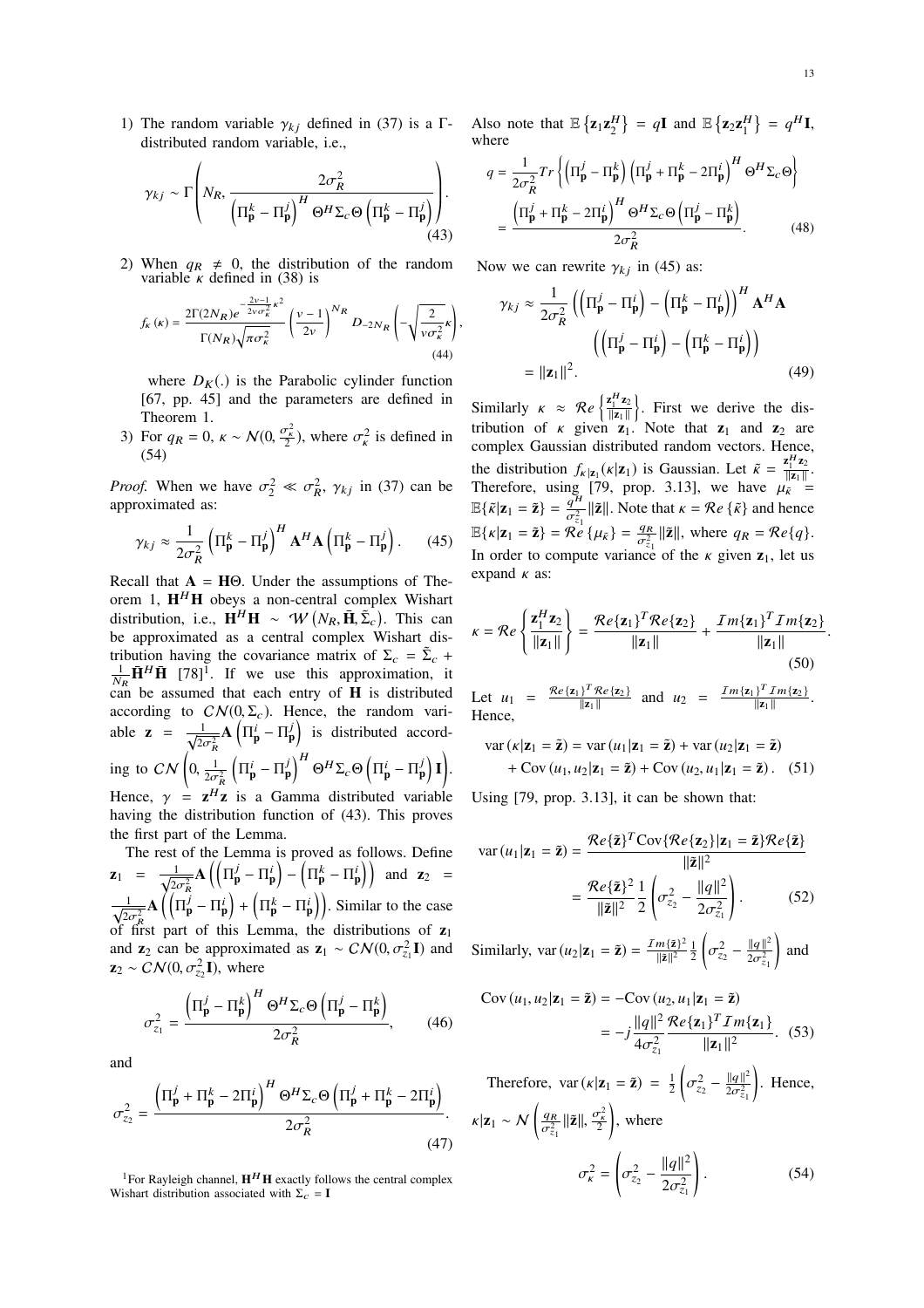If  $q_R = 0$ ,  $f_{k|z_1}$  is independent of  $z_1$  and hence the unconditional distribution of  $\kappa$  is the same as the conditional distribution, i.e.,  $\kappa \sim \mathcal{N}(0, \frac{\sigma_{\kappa}^2}{2})$ .

When  $q_R \neq 0$ , the unconditional distribution can be obtained by eliminating the conditioning with respect to the distribution of  $\|\tilde{z}\|$ , which is Nakagami distributed *Nakagami* ( $N_R$ ,  $N_R \sigma_{z_1}^2$ ), since  $\|\tilde{z}\|^2 \sim$  $-\frac{\bar{z}^2}{z^2}$ 

$$
\Gamma(N_R, \frac{1}{\sigma_{z_1}^2})
$$
. Explicitly,  $f_{\bar{Z}}(\bar{z}) = \frac{2\bar{z}^{2N_R-1}e^{-\sigma_{z_1}^2}}{\Gamma(N_R)(\sigma_{z_1}^2)^{N_R}}$  [80],  
where  $\bar{z} = ||\tilde{z}||$ . Hence, the wavendition

where  $z = ||z||$ . Hence, the unconditional distribution of  $\kappa$  is:

$$
f_{\kappa}(\kappa) = \frac{2\int_0^{\infty} e^{-g(\kappa,\bar{z})} \bar{z}^{2N_R - 1} d\bar{z}}{\left(\sigma_{z_1}^2\right)^{N_R} \Gamma(N_R) \sqrt{(\pi \sigma_{\kappa}^2)}},\tag{55}
$$

where

$$
g(\kappa, \bar{z}) = \frac{\left(\kappa - \frac{q_R}{\sigma_{z_1}^2} \bar{z}\right)^2}{\sigma_{\kappa}^2} + \frac{\bar{z}^2}{\sigma_{z_1}^2}
$$

$$
= \frac{\kappa^2}{\sigma_{\kappa}^2} + \frac{q_R^2 + \sigma_{z_1}^2 \sigma_{\kappa}^2}{\left(\sigma_{z_1}^2\right)^2 \sigma_{\kappa}^2} \bar{z}^2 - \frac{2q_R \kappa}{\sigma_{z_1}^2 \sigma_{\kappa}^2} \bar{z}.
$$
(56)

Now using [72, 3.462(1)], we arrive at:

$$
I_{\kappa} = \int_{0}^{\infty} e^{-g(\kappa,\bar{z})} \bar{z}^{2N_R - 1} d\bar{z}
$$
  
\n
$$
= e^{-\frac{\kappa^2}{\sigma_{\kappa}^2}} \int_{0}^{\infty} e^{-\frac{q_{R}^2 + \sigma_{z_1}^2 \sigma_{\kappa}^2}{(\sigma_{z_1}^2)^2 \sigma_{\kappa}^2} \bar{z}^2 + \frac{2q_{R}\kappa}{\sigma_{z_1}^2 \sigma_{\kappa}^2} \bar{z}} \bar{z}^{2N_R - 1} d\bar{z}
$$
  
\n
$$
= e^{-\frac{\kappa^2}{\sigma_{\kappa}^2}} \left(\frac{\sigma_{z_1}^2 (\nu - 1)}{2\nu}\right)^{N_R} \Gamma(2N_R) e^{\frac{\kappa^2}{2\sigma_{\kappa}^2 \nu}} D_{-2N_R} \left(-\sqrt{\frac{2}{\sigma_{\kappa}^2 \nu}} \kappa\right)
$$
  
\n(57)

where  $v = 1 + \frac{\sigma_{k}^{2} \sigma_{z_1}^{2}}{\sigma_{z_1}^{2}}$  $\frac{\kappa^6 z_1}{q_R^2}$ . Finally, substituting (57) into (55) will give (44).  $\Box$ 

#### **REFERENCES**

- [1] F. Tariq, M. Khandaker, K.-K. Wong, M. Imran, M. Bennis, and M. Debbah, "A speculative study on 6G," *arXiv preprint arXiv:1902.06700*, 2019.
- [2] S. Rangan, T. S. Rappaport, and E. Erkip, "Millimeter-wave cellular wireless networks: Potentials and challenges," *Proceedings of the IEEE*, vol. 102, pp. 366–385, March 2014.
- [3] T. S. Rappaport, S. Sun, R. Mayzus, H. Zhao, Y. Azar, K. Wang, G. N. Wong, J. K. Schulz, M. Samimi, and F. Gutierrez, "Millimeter Wave Mobile Communications for 5G Cellular: It Will Work!," *IEEE Access*, vol. 1, pp. 335– 349, 2013.
- [4] T. S. Rappaport, "Spectrum frontiers: The new world of millimeter-wave mobile communication," *Invited keynote presentation, The Federal Communications Commission (FCC) Headquarters*, vol. 10, 2016.
- [5] "Part 11: Wireless LAN medium access control (MAC) and physical layer (PHY) specifications amendment 3: enhancements for very high throughput in the 60 GHz band," *IEEE Std 802.11ad-2012 (Amendment to IEEE Std 802.11-2012, as amended by IEEE Std 802.11ae-2012 and IEEE Std 802.11aa-2012)*, pp. 1–628, Dec 2012.
- [6] W. Roh, J. Seol, J. Park, B. Lee, J. Lee, Y. Kim, J. Cho, K. Cheun, and F. Aryanfar, "Millimeter-wave beamforming as an enabling technology for 5G cellular communications: theoretical feasibility and prototype results," *IEEE Communications Magazine*, vol. 52, pp. 106–113, February 2014.
- [7] T. S. Rappaport, Y. Xing, G. R. MacCartney, A. F. Molisch, E. Mellios, and J. Zhang, "Overview of millimeter wave communications for fifth-generation (5G) wireless networkswith a focus on propagation models," *IEEE Transactions on Antennas and Propagation*, vol. 65, pp. 6213–6230, Dec 2017.
- [8] A. I. Sulyman, A. Alwarafy, G. R. MacCartney, T. S. Rappaport, and A. Alsanie, "Directional radio propagation path loss models for millimeter-wave wireless networks in the 28- , 60-, and 73-GHz bands," *IEEE Transactions on Wireless Communications*, vol. 15, pp. 6939–6947, Oct 2016.
- [9] L. Dai, B. Wang, M. Wang, X. Yang, J. Tan, S. Bi, S. Xu, F. Yang, Z. Chen, M. Di Renzo, *et al.*, "Reconfigurable intelligent surface-based wireless communication: Antenna design, prototyping and experimental results," *arXiv preprint arXiv:1912.03620*, 2019.
- [10] W. Qingqing and Z. Rui, "Towards smart and reconfigurable environment: Intelligent reflecting surface aided wireless network," *arXiv preprint arXiv:1905.00152*, 2019.
- [11] M. Di Renzo, M. Debbah, D.-T. Phan-Huy, A. Zappone, M.-S. Alouini, C. Yuen, V. Sciancalepore, G. C. Alexandropoulos, J. Hoydis, H. Gacanin, *et al.*, "Smart radio environments empowered by reconfigurable AI meta-surfaces: an idea whose time has come," *EURASIP Journal on Wireless Communications and Networking*, vol. 2019, no. 1, pp. 1–20, 2019.
- [12] C. Huang, S. Hu, G. C. Alexandropoulos, A. Zappone, C. Yuen, R. Zhang, M. Di Renzo, and M. Debbah, "Holographic MIMO surfaces for 6G wireless networks: Opportunities, challenges, and trends," *arXiv preprint arXiv:1911.12296*, 2019.
- [13] L. Subrt and P. Pechac, "Controlling propagation environments using intelligent walls," in *2012 6th European Conference on Antennas and Propagation (EUCAP)*, pp. 1–5, March 2012.
- [14] X. Tan, Z. Sun, J. M. Jornet, and D. Pados, "Increasing indoor spectrum sharing capacity using smart reflect-array," in *2016 IEEE International Conference on Communications (ICC)*, pp. 1–6, May 2016.
- [15] W. Yan, X. Kuai, X. Yuan, *et al.*, "Passive beamforming and information transfer via large intelligent surface," *arXiv preprint arXiv:1905.01491*, 2019.
- [16] X. Yu, D. Xu, and R. Schober, "MISO wireless communication systems via intelligent reflecting surfaces : (Invited paper)," in *2019 IEEE/CIC International Conference on Communications in China (ICCC)*, pp. 735–740, Aug 2019.

,

- [17] Y. Han, W. Tang, S. Jin, C. Wen, and X. Ma, "Large intelligent surface-assisted wireless communication exploiting statistical CSI," *IEEE Transactions on Vehicular Technology*, vol. 68, pp. 8238–8242, Aug 2019.
- [18] C. Huang, A. Zappone, G. C. Alexandropoulos, M. Debbah, and C. Yuen, "Reconfigurable intelligent surfaces for energy efficiency in wireless communication," *IEEE Transactions on Wireless Communications*, vol. 18, pp. 4157–4170, Aug 2019.
- [19] C. Huang, G. C. Alexandropoulos, A. Zappone, M. Debbah, and C. Yuen, "Energy efficient multi-user MISO communication using low resolution large intelligent surfaces," in *2018 IEEE Globecom Workshops (GC Wkshps)*, pp. 1–6, IEEE, 2018.
- [20] Q. Wu and R. Zhang, "Intelligent reflecting surface enhanced wireless network via joint active and passive beamforming," *IEEE Transactions on Wireless Communications*, vol. 18, pp. 5394–5409, Nov 2019.
- [21] J. Chen, Y. Liang, Y. Pei, and H. Guo, "Intelligent reflecting surface: A programmable wireless environment for physical layer security," *IEEE Access*, vol. 7, pp. 82599–82612, 2019.
- [22] C. Pan, H. Ren, K. Wang, W. Xu, M. Elkashlan, A. Nallanathan, and L. Hanzo, "Multicell MIMO communications relying on intelligent reflecting surface," *Online] https://arxiv. org/abs/1907.10864*, 2019.
- [23] C. Pan, H. Ren, K. Wang, M. Elkashlan, A. Nallanathan, J. Wang, and L. Hanzo, "Intelligent reflecting surface enhanced MIMO broadcasting for simultaneous wireless information and power transfer," *arXiv preprint arXiv:1908.04863*, 2019.
- [24] T. Jiang and Y. Shi, "Over-the-air computation via intelligent reflecting surfaces," *arXiv preprint arXiv:1904.12475*, 2019.
- [25] T. Bai, C. Pan, Y. Deng, M. Elkashlan, A. Nallanathan, and L. Hanzo, "Latency minimization for intelligent reflecting surface aided mobile edge computing," *arXiv preprint arXiv:1910.07990*, 2019.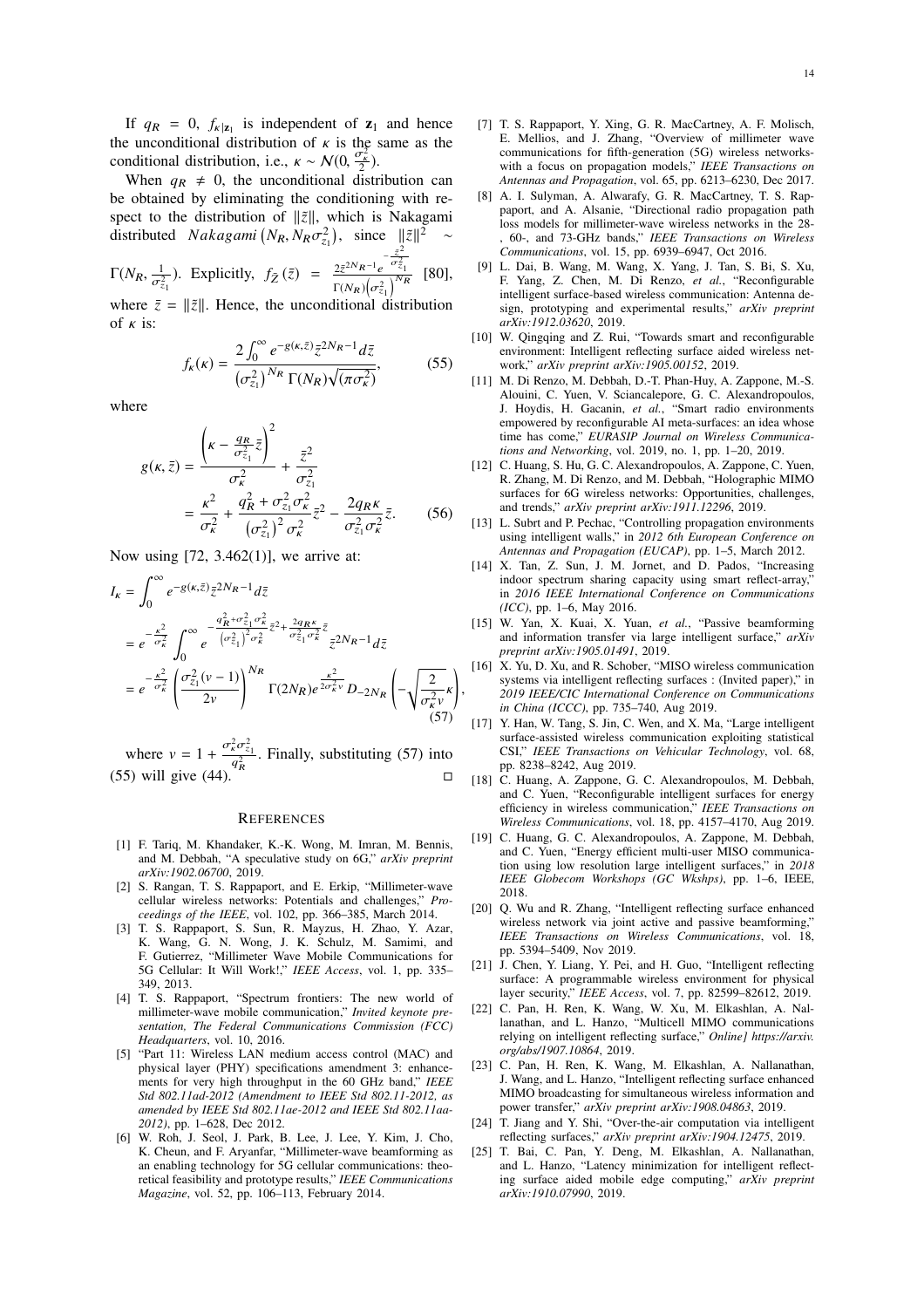- [26] E. Basar, "Reconfigurable intelligent surface-based index modulation: A new beyond MIMO paradigm for 6G," *IEEE Transactions on Communications*, vol. 68, no. 5, pp. 3187–3196, 2020.
- [27] Y. Ding, V. Fusco, A. Shitvov, Y. Xiao, and H. Li, "Beam index modulation wireless communication with analog beamforming," *IEEE Transactions on Vehicular Technology*, vol. 67, pp. 6340–6354, July 2018.
- [28] R. Y. Mesleh, H. Haas, S. Sinanovic, C. W. Ahn, and S. Yun, "Spatial modulation," *IEEE Transactions on Vehicular Technology*, vol. 57, pp. 2228–2241, July 2008.
- [29] P. Yang, M. Di Renzo, Y. Xiao, S. Li, and L. Hanzo, "Design guidelines for spatial modulation," *IEEE Communications Surveys Tutorials*, vol. 17, pp. 6–26, Firstquarter 2015.
- [30] S. Kutty and D. Sen, "Beamforming for millimeter wave communications: An inclusive survey," *IEEE Communications Surveys Tutorials*, vol. 18, pp. 949–973, Secondquarter 2016.
- [31] Z. Xiao, X. Xia, D. Jin, and N. Ge, "Iterative eigenvalue decomposition and multipath-grouping Tx/Rx joint beamformings for millimeter-wave communications," *IEEE Transactions on Wireless Communications*, vol. 14, pp. 1595–1607, March 2015.
- [32] O. Jo, W. Hong, S. T. Choi, S. Chang, C. Kweon, J. Oh, and K. Cheun, "Holistic design considerations for environmentally adaptive 60 GHz beamforming technology," *IEEE Communications Magazine*, vol. 52, pp. 30–38, Nov 2014.
- [33] Y. Li, J. Luo, M. H. CastaÃśeda Garcia, R. BÃűhnke, R. A. Stirling-Gallacher, W. Xu, and G. Caire, "On the beamformed broadcasting for millimeter wave cell discovery: Performance analysis and design insight," *IEEE Transactions on Wireless Communications*, vol. 17, pp. 7620–7634, Nov 2018.
- [34] Z. Xiao, T. He, P. Xia, and X. Xia, "Hierarchical codebook design for beamforming training in millimeter-wave communication," *IEEE Transactions on Wireless Communications*, vol. 15, pp. 3380–3392, May 2016.
- [35] I. Aykin and M. Krunz, "Efficient beam sweeping algorithms and initial access protocols for millimeter-wave networks," *IEEE Transactions on Wireless Communications*, pp. 1–1, 2020.
- [36] Z. Sha, Z. Wang, S. Chen, and L. Hanzo, "Graph theory based beam scheduling for inter-cell interference avoidance in mmwave cellular networks," *IEEE Transactions on Vehicular Technology*, pp. 1–1, 2020.
- [37] Y. Ju, H. Wang, T. Zheng, Q. Yin, and M. H. Lee, "Safeguarding millimeter wave communications against randomly located eavesdroppers," *IEEE Transactions on Wireless Communications*, vol. 17, pp. 2675–2689, April 2018.
- [38] A. E. Canbilen, E. Basar, and S. S. Ikki, "Reconfigurable intelligent surface-assisted space shift keying," *IEEE Wireless Communications Letters*, 2020.
- [39] K. Ying, Z. Gao, S. Lyu, Y. Wu, H. Wang, and M. Alouini, "GMD-based hybrid beamforming for large reconfigurable intelligent surface assisted millimeter-wave massive MIMO," *IEEE Access*, vol. 8, pp. 19530–19539, 2020.
- [40] X. Yang, C.-K. Wen, and S. Jin, "MIMO detection for reconfigurable intelligent surface-assisted millimeter wave systems," *arXiv preprint arXiv:2004.06001*, 2020.
- [41] B. Sadhu, Y. Tousi, J. Hallin, S. Sahl, S. Reynolds, O. Renstrom, K. Sjogren, O. Haapalahti, N. Mazor, B. Bokinge, G. Weibull, H. Bengtsson, A. Carlinger, E. Westesson, J. Thillberg, L. Rexberg, M. Yeck, X. Gu, D. Friedman, and A. Valdes-Garcia, "7.2 A 28GHz 32-element phased-array transceiver IC with concurrent dual polarized beams and 1.4 degree beamsteering resolution for 5G communication," in *2017 IEEE International Solid-State Circuits Conference (ISSCC)*, pp. 128– 129, Feb 2017.
- [42] C. Scarborough, K. Venugopal, A. Alkhateeb, and R. W. Heath, "Beamforming in millimeter wave systems: Prototyping and measurement results," in *2018 IEEE 88th Vehicular Technology Conference (VTC-Fall)*, pp. 1–5, Aug 2018.
- [43] S. Han, C. I, Z. Xu, and C. Rowell, "Large-scale antenna systems with hybrid analog and digital beamforming for millimeter wave 5G," *IEEE Communications Magazine*, vol. 53, pp. 186–194, January 2015.
- [44] J. Zhang, Y. Huang, J. Wang, R. Schober, and L. Yang, "Powerefficient beam designs for millimeter wave communication

systems," *IEEE Transactions on Wireless Communications*, vol. 19, pp. 1265–1279, Feb 2020.

- [45] R. Rajashekar and L. Hanzo, "Hybrid beamforming in mmwave MIMO systems having a finite input alphabet," *IEEE Transactions on Communications*, vol. 64, pp. 3337–3349, Aug 2016.
- [46] A. M. Elbir and K. V. Mishra, "Joint antenna selection and hybrid beamformer design using unquantized and quantized deep learning networks," *IEEE Transactions on Wireless Communications*, pp. 1–1, 2019.
- [47] C. Zhao, Y. Cai, A. Liu, M. Zhao, and L. Hanzo, "Mobile edge computing meets mmwave communications: Joint beamforming and resource allocation for system delay minimization," *IEEE Transactions on Wireless Communications*, pp. 1–1, 2020.
- [48] K. Satyanarayana, M. El-Hajjar, A. A. M. Mourad, and L. Hanzo, "Multi-user hybrid beamforming relying on learning-aided link-adaptation for mmwave systems," *IEEE Access*, vol. 7, pp. 23197–23209, 2019.
- [49] S. Dutta, C. N. Barati, D. Ramirez, A. Dhananjay, J. F. Buckwalter, and S. Rangan, "A case for digital beamforming at mmwave," *IEEE Transactions on Wireless Communications*, vol. 19, pp. 756–770, Feb 2020.
- [50] W. T. Sethi, H. Vettikalladi, and M. A. Alkanhal, "Millimeter wave antenna with mounted horn integrated on FR4 for 60 GHz Gbps communication systems," *International Journal of Antennas and Propagation*, vol. 2013, 2013.
- [51] G. Zhou, C. Pan, H. Ren, K. Wang, and A. Nallanathan, "A framework of robust transmission design for IRS-aided MISO communications with imperfect cascaded channels," *arXiv preprint arXiv:2001.07054*, 2020.
- [52] E. Basar, U. Aygolu, E. Panayirci, and H. V. Poor, "Orthogonal frequency division multiplexing with index modulation," *IEEE Transactions on Signal Processing*, vol. 61, pp. 5536–5549, Nov 2013.
- [53] S. Gopi, S. Kalyani, and L. Hanzo, "Coherent and non-coherent multilayer index modulation," *IEEE Access*, vol. 7, pp. 79677– 79693, 2019.
- [54] C. D. Meyer, *Matrix analysis and applied linear algebra*, vol. 71. SIAM, 2000.
- [55] K. Deb, *Optimization for engineering design: Algorithms and examples*. PHI Learning Pvt. Ltd., 2012.
- [56] M. R. Osborne and G. A. Watson, "An algorithm for minimax approximation in the nonlinear case," *The Computer Journal*, vol. 12, no. 1, pp. 63–68, 1969.
- [57] H. Yang, X. Chen, F. Yang, S. Xu, X. Cao, M. Li, and J. Gao, "Design of resistor-loaded reflectarray elements for both amplitude and phase control," *IEEE Antennas and Wireless Propagation Letters*, vol. 16, pp. 1159–1162, 2017.
- [58] H. L. Van Trees, *Optimum array processing: Part IV of detection, estimation, and modulation theory*. John Wiley & Sons, 2004.
- [59] C. A. Balanis, *Antenna theory: analysis and design*. John wiley & sons, 2016.
- [60] Y. Pati, R. Rezaiifar, and P. Krishnaprasad, "Orthogonal matching pursuit: Recursive function approximation with applications to wavelet decomposition," in *Conference Record of The Twenty-Seventh Asilomar Conference on Signals, Systems and Computers, 1993.* , pp. 40–44 vol.1, Nov 1993.
- [61] D. Needell and J. A. Tropp, "CoSaMP: Iterative signal recovery from incomplete and inaccurate samples," *Applied and Computational Harmonic Analysis*, vol. 26, no. 3, pp. 301–321, 2009.
- [62] M. Fréchet, "Genéralisation du théoreme des probabilités totales," *Fundamenta mathematicae*, vol. 1, no. 25, pp. 379–387, 1935.
- [63] Z. Wang, L. Liu, and S. Cui, "Channel estimation for intelligent reflecting surface assisted multiuser communications: Framework, algorithms, and analysis," *arXiv preprint arXiv:1912.11783*, 2019.
- [64] D. Donoho, "Compressed sensing," *IEEE Transactions on information theory*, vol. 52, pp. 1289–1306, April 2006.
- [65] Yuguang Fang, K. A. Loparo, and Xiangbo Feng, "Inequalities for the trace of matrix product," *IEEE Transactions on Automatic Control*, vol. 39, pp. 2489–2490, Dec 1994.